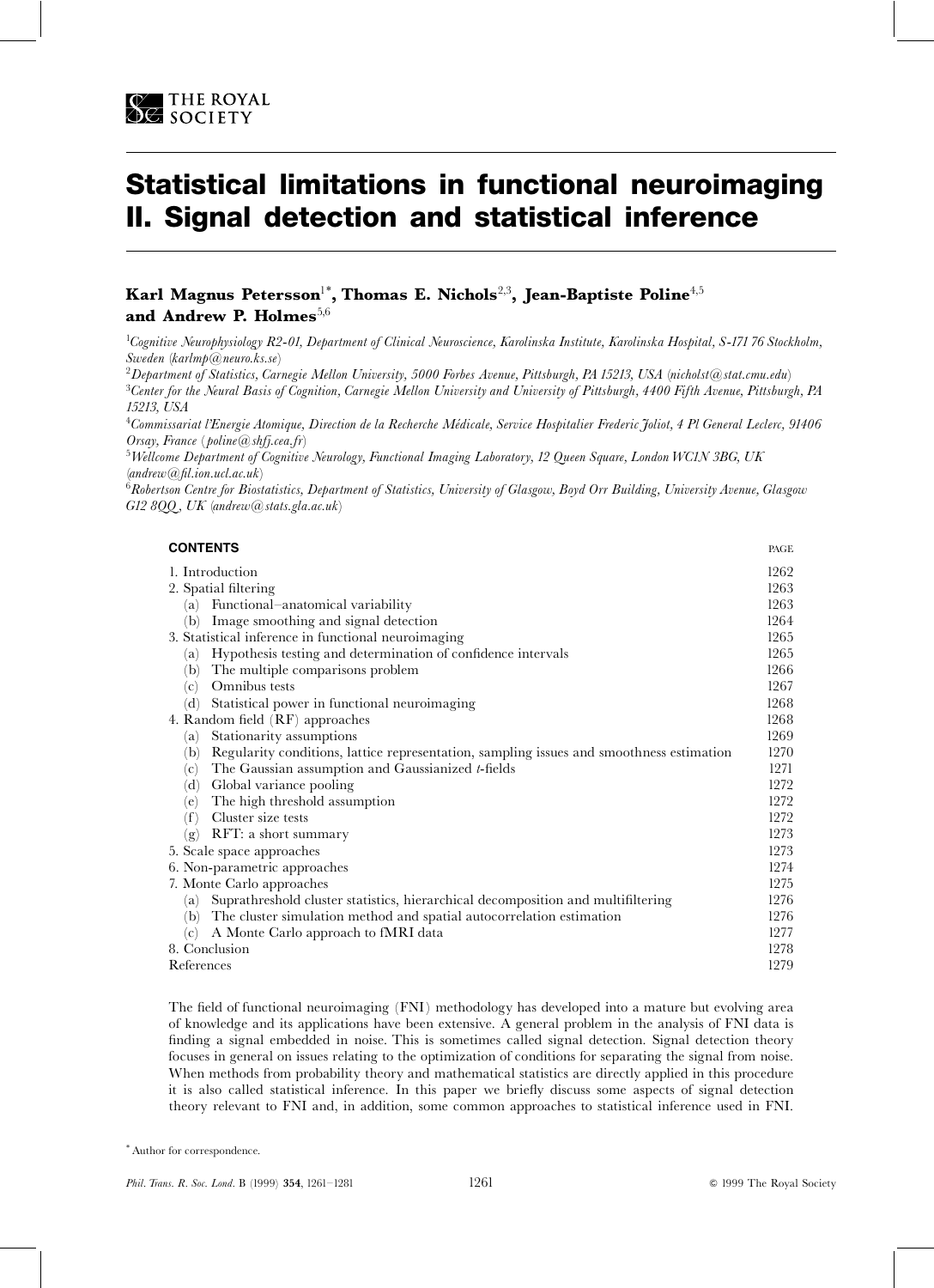Low-pass filtering in relation to functional–anatomical variability and some effects of filtering on signal detection of interest to FNI are discussed. Also, some general aspects of hypothesis testing and statistical inference are discussed. This includes the need for characterizing the signal in data when the null hypothesis is rejected, the problem of multiple comparisons that is central to FNI data analysis, omnibus tests and some issues related to statistical power in the context of FNI. In turn, random field, scale space, non-parametric and Monte Carlo approaches are reviewed, representing the most common approaches to statistical inference used in FNI. Complementary to these issues an overview and discussion of noninferential descriptive methods, common statistical models and the problem of model selection is given in a companion paper. In general, model selection is an important prelude to subsequent statistical inference. The emphasis in both papers is on the assumptions and inherent limitations of the methods presented. Most of the methods described here generally serve their purposes well when the inherent assumptions and limitations are taken into account. Significant differences in results between different methods are most apparent in extreme parameter ranges, for example at low effective degrees of freedom or at small spatial autocorrelation. In such situations or in situations when assumptions and approximations are seriously violated it is of central importance to choose the most suitable method in order to obtain valid results.

**Keywords:** functional neuroimaging methods; PET; fMRI; signal detection; image filtering; statistical inference

# 1. INTRODUCTION

Some aspects of signal detection theory relevant to functional neuroimaging (FNI) and common approaches to statistical inference used in FNI are discussed in this review. In a companion paper (Petersson et al., preceding paper), non-inferential descriptive methods and statistical models for FNI data, as well as some issues related to the problem of model selections relevant to FNI, are reviewed. The field of FNI methodology has developed into a mature but evolving area of knowledge, illustrating the need for validated and effective descriptive and inferential methods. Non-inferential descriptive methods are used to characterize signals present in the data, while inferential methods are commonly used to test hypotheses and determine confidence intervals. Because of the danger of making incorrect assertions in an emerging area of neuroscience, the emphasis in the analysis of FNI data has so far been on statistical methods protecting against false-positive results.

In this and the companion paper (Petersson *et al.*, preceding paper) the focus is on the assumptions, approximations and limitations of the methods reviewed. This delineates the limits of applicability and is essential in order to use the available methods optimally and to interpret FNI results appropriately. The methods described have been selected as representative and because of their widespread application; in general they perform well when the assumptions and limitations are taken into account. For technical details and a more complete picture of these methods, their benefits and examples of their applicability we refer to the original literature that describes these aspects well. The inferential methods used in FNI differ in the assumptions made about the properties of data and in the approximations used in the statistical theory. Approximations and assumptions about data need to be critically examined. However, it is not the assumptions or approximations themselves that are of critical importance. Rather, the central issues are how well these are fulfilled by empirical data, how robust the methods are to departures from the assumptions and the effect of the approximations made. This highlights the

importance of empirical validation and the explicit characterization of the inherent limitations of a given method, themes which are developed in this review. We will concentrate mainly on the most common methods, giving an updated and concise conceptual overview.

Most FNI methods are based on voxel data, an approach pioneered by Fox et al. (1988; Fox & Mintun 1989) and Friston et al. (1990, 1991). Fox et al. (1988; Fox & Mintun 1989) based their approach on intersubject averaging and change-distribution analysis of subtracted positron emission tomography (PET) images, representing an omnibus approach (cf.  $\S 3(c)$ ). Friston et al. (1990, 1991) introduced the concept of statistical parametric mapping underscoring the need for strong control of the familywise error rate in hypothesis testing (cf. §3(b)). Alternatively, FNI approaches can also be based on regions of interest (ROIs). Defining ROIs can be problematic and is, to a certain extent, arbitrary, in particular when defined directly on FNI data unless specific regional hypotheses are given prior to inspection of the data. When defined on co-registered anatomical images this approach has some attractive features, in particular avoidance of the severe multiple comparisons problem associated with a global search of statistic images.

The primary FNI data are commonly pre-processed (e.g. realigned, anatomically normalized and low-pass filtered), a statistical model and a test statistic are chosen and model parameters are estimated for statistical inference taking into account multiple non-independent comparisons and possible temporal autocorrelation. Anatomical normalization is performed to adjust for gross anatomical differences when data are averaged across subjects, but has limits at different anatomical levels. At a basic level, it is unlikely that a unique point-to-point transformation can be defined from one brain to the other in a meaningful way. For example, some anatomical feature may exist in one brain but not in another. This makes assessing the adequacy of different transformations difficult since no gold standard is given (Grachev et al. 1999). In certain situations and in particular for functional magnetic resonance imaging (fMRI) data, an ROI approach may offer a way around some of the limitations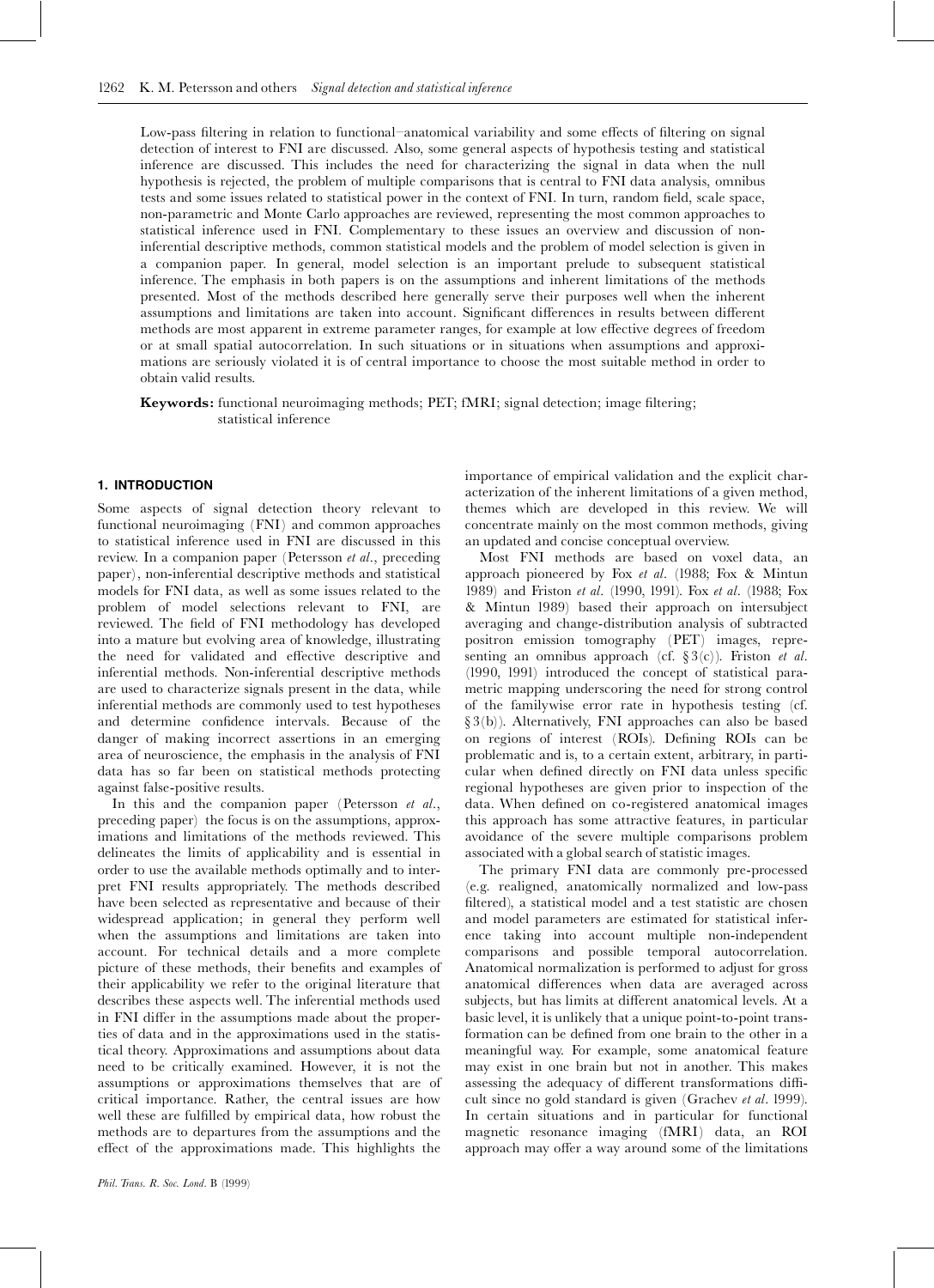with anatomical normalization (Mazoyer et al. 1993; Crivello et al. 1995). Anatomically defined ROIs can offer a good solution when the anatomical regions are well defined, as, for example, in the case of subcortical structures or when there are natural and well-defined, prior, regionally specific hypotheses. In combination with several single-subject fMRI studies, a meta-analytic approach may be used on ROI data without the need to normalize the primary data. There would also be a limited need for image smoothing or spatial filtering (cf.  $\S 2$ ). The definition of ROIs is driven by prior anatomical information, while the arbitrariness of anatomical normalization procedures is often less guided. Automatic segmentation procedures for the sulci, gyri, grey matter and white matter have become important tools in defining ROIs. Increased and detailed knowledge of the actual anatomy of the human brain is required if the aim of relating any region of a normal brain to its counterpart in another normal brain is to be achieved (Mangin et al. 1995; Regis et al. 1995).

The use of sufficiently well-fitting statistical models and making sure that the assumptions made are fulfilled is generally necessary for the validity of the subsequent statistical inference. If the assumptions are violated or ill-fitting models are used, then this may make the ensuing inference (statistically) invalid. This indicates the importance of proper model selection and the verification of assumptions (cf. Petersson et al., preceding paper). In this paper, therefore, we will assume that appropriate model selection has been performed and that the chosen model fits sufficiently well.

This review is broadly organized as follows. First, some aspects of signal detection, filtering of FNI data and bias of the detection sensitivity are discussed. These issues are related to functional-anatomical variability and acrosssubject averaging of data. Next follows a brief overview of some general issues with implications for statistical inference. Of particular interest in the context of FNI is the need to characterize the signal present in data when the null hypothesis is rejected, the multiple comparisons problem and statistical power. Finally, three methods of statistical inference in common use in FNI, parametric random field (RF), non-parametric and Monte Carlo approaches, are reviewed.

# 2. SPATIAL FILTERING

In this section some implications of functionalanatomical variability on across-subject averaging, strategies to handle this variability and the biasing of detection sensitivity by spatial filtering are discussed.

#### (a) Functional-anatomical variability

In cognitive activation experiments, the changes in neuronal activation due to experimental manipulation are often moderate compared to the background noise. However, modern imaging systems have improved the signal-to-noise ratio significantly. To improve signal to noise further the experimental manipulation can be repeated several times on the same or different subjects and the acquired data averaged over repetitions (Fox et al. 1988). Since experimentally induced responses can be quite variable there are statistical motivations for acquiring multiple scans per subject and also for

including multiple subjects in a study. Repeated measurements allow generalization to average effects and to properly estimated different within- and between-subjects sources of variability.

In the case of intersubject averaging, it is first necessary to realign the data from each individual and to standardize (i.e. spatially normalize) and transform the data anatomically into a standard stereotactic space. There are limits on both the anatomical normalization procedures and the precision with which an anatomic correspondence between different brains can be defined. It is an open question whether functional-anatomical variability can always be effectively normalized or if this variability sometimes is too large (Hunton et al. 1996). Several current FNI methods assume that brain function can be mapped to structure uniquely at the resolution of the imaging system and the spatial pre-processing (i.e. realignment, spatial normalization and optional low-pass filtering). For PET data, this assumption seems to work sufficiently well. However, for fMRI data, the spatial resolution makes it possible to detect appreciable residual anatomical and structure-function variability between subjects. This opens up for three possibilities: first, to study population generalizations of functional anatomy down to a given resolution, second, to study the variability in localization of a given function in relation to a well-defined anatomical landmark and, third, we may also be interested in studying a given function and its actual location in an individual subject. These aims require different information and different types of spatial pre-processing.

There have been some attempts to assess residual functional-anatomical variability, mostly in realigned, spatially normalized and more or less low-pass filtered PET data. These attempts have often used the variability in location of the local maximum statistic (peak location). However, the variability in peak location may not always be an ideal measure of functional-anatomical variability. For example, the local maximum of the *t*-statistic image is known to have appreciable intrinsic variability in location, in particular when the degrees of freedom are low relating to noise in the estimated variance image (Taylor et al. 1993; Worsley et al. 1993; Holmes 1994; Holmes et al. 1996). Thus, there may be an inherent variability in peak location that adds to the true residual functional-anatomical variability. The intersubject variability estimated in this way may thus be overestimated. Several studies have estimated intersubject standard deviations of the peak coordinates to be in the order of 5-10 mm (Fox & Pardo 1991; Hunton et al. 1996; Ramsey et al. 1996; Hasnain et al. 1998). When PET data from different laboratories are compared this variability increases (Poline et al. 1996; Senda et al. 1998) and there are some indications that activation foci that are less than 10 mm apart may not always be reliably distinguished with PET (Grabowski et al. 1996). The intra-individual variability may also be significant, even for robust primary motor activations (Hunton et al. 1996). The residual intra-individual variability is likely to reflect in part inherent variability in peak location.

The interindividual residual variability generally exhibits spatial structure and is dependent on the algorithm used for anatomic normalization. Simulation studies have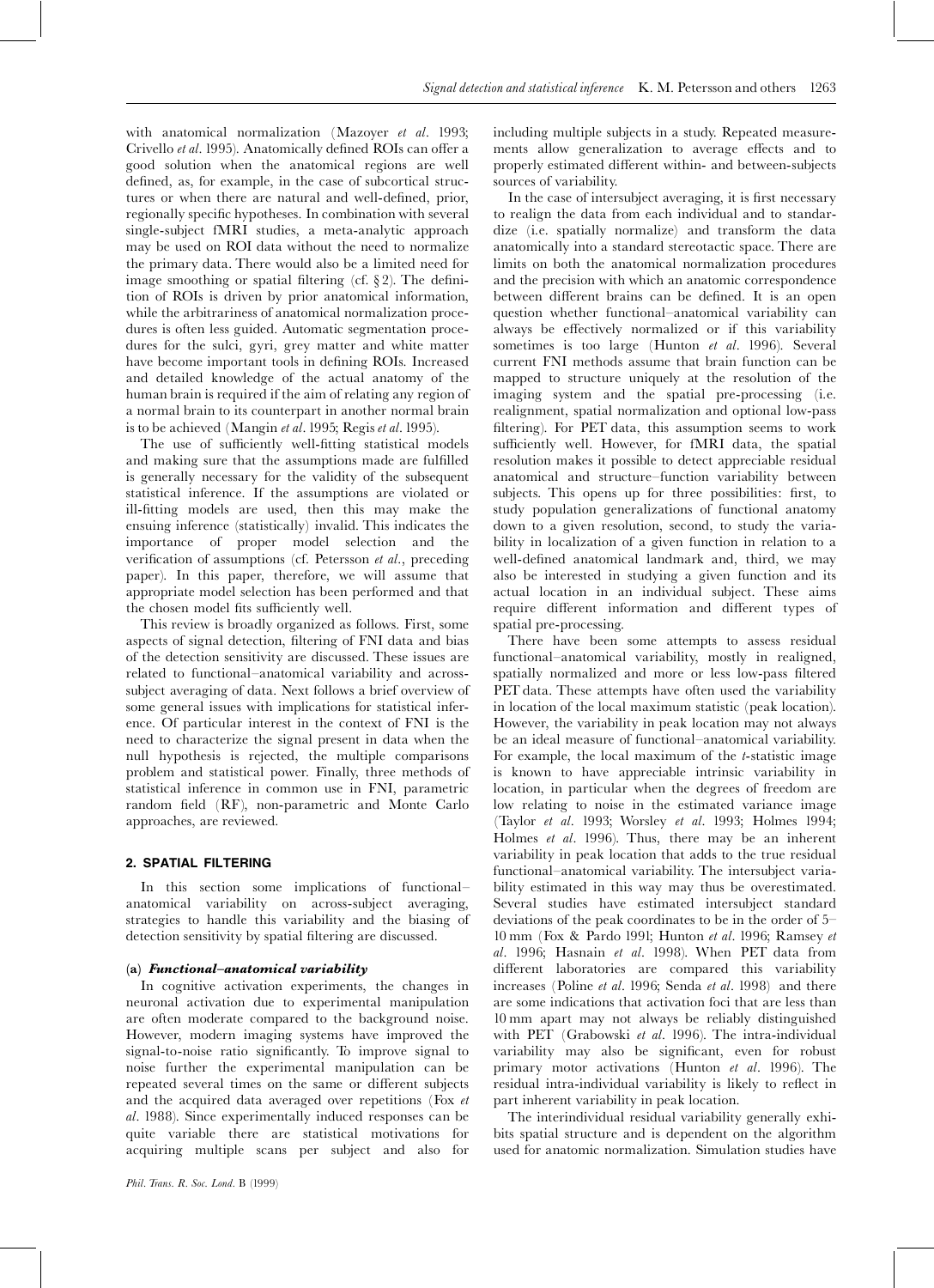indicated that a reduction of misregistration error and minimizing the residual anatomic variability can significantly improve the signal detection sensitivity (Worsley et al. 1996b). It should be noted that the effect of intersubject averaging, when there is a residual functional-anatomical variability, amounts to a spatial filtering effect. In general, using a voxel-based analysis, it is important to reduce the impact of misregistration and interindividual residual functional-anatomical variability. A common strategy is to low-pass filter the data either at reconstruction or with a suitably chosen convolution kernel (e.g. an isotropic Gaussian kernel). Alternative approaches have been suggested (Coulon *et al.* 1997) which may be more stable in terms of interindividual functional-anatomical variability. This is based on the idea that it is difficult to define appropriate point-to-point transformation between brains but that three-dimensional (3D) landmarks and anatomical structures may be more easy to relate (Mangin et al. 1995; Regis et al. 1995). Whether it is possible to identify 3D landmarks that can be reliably matched across different brains and to what extent such landmarks can constrain spatial normalization and correspond to functional units is an open question. To the extent such procedures can be validated, knowledge about stable landmarks may be used to match the signal across subjects in a structural sense.

Spatial filtering, which in effect is a local weighted averaging procedure, may also increase the equivalence of voxel data across measurements and, thus, the validity of voxel-based statistical models. On the other hand, too much filtering may average functionally different signals yielding a functional-anatomic blurring effect. Note that there is a fundamental distinction between fMRI and PET in the sense that it is generally possible to obtain reliable within-subject signals with fMRI, while radioactive dose limitation often precludes this in PET. This opens up the possibility of using different pre-processing strategies for the two imaging modalities.

#### (b) Image smoothing and signal detection

Filtering data may or may not increase the signal-tonoise ratio, depending on the relationship between the size and shape of the signal and the convolution kernel. Some of the effects of image smoothing may be understood in the light of the matched filter theorem (Rosenfeld & Kak 1982). This theorem states that a signal in a background of white noise is detected with optimal sensitivity if a convolution kernel, which matches the size and shape of the signal, is used. It should be noted that the situation is slightly more complicated when the noise component is coloured, that is autocorrelated, which is most often the case with FNI data. If the spatial extent of the signal is large compared to the extent of the spatial autocorrelation, then the result of the matched filter theorem may serve as a good approximation. However, if this is not the case, the choice of an optimal filter is more complicated than just choosing a matched filter. In this case the autocorrelation has to be taken into account. This can be illustrated in the stationary case; assuming that the data can be whitened with a filter  $W$ , then the matched filter theorem can be applied to the whitened data generating a matched filter S. This is equivalent to applying the convolution of W and S,  $W*S$ , as a filter directly. Since the whitening filter  $W$  is related to the autocorrelation, this makes the dependence of the optimal filter on the autocorrelation explicit. However, we will reason informally here, describing the qualitative effects of filtering, assuming that the matched filter theorem is a good approximation.

Empirical and simulation studies indicate that the choice of filter kernel affects detection sensitivity and the results of subsequent statistical analysis (Poline & Mazoyer 1991, 1994c; Andreasen et al. 1995; Worsley et al.  $1996b$ ). Image smoothing amounts to applying a spatial low-pass filter that affects the data or signal itself by attenuating high-frequency components and possibly (slightly) displacing the location. Note that PET and fMRI are measuring haemodynamic indicators of neuronal activity, that is in effect imaging a smooth fluid process, and FNI data are essentially always filtered. In PET, image reconstruction (e.g. filtered back projection) applies a filter to reconstruct image data from projection data, which corresponds to a ramp filter with a chosen window (e.g. Hanning or Butterworth). In fMRI, the frequency spectrum in  $k$ -space is approximated with a function of compact support. This is equivalent to the application of a band-pass filter, that is, each voxel is a filtered version of the true  $T_2^*$  signal. This implies that the choice not to filter the data is equivalent to accepting the implicit filter of the imaging system. There are some indications that accepting the detection bias inherent in the imaging system (i.e. no image smoothing) may sometimes decrease the signal-to-noise ratio relative to when smoothing is used (Andreasen et al. 1995). In addition, unless the variability in functional-anatomical localization and misregistration error can be reduced to zero, averaging measurements within and across subjects corresponds to a low-pass filter.

The matched filter theorem indicates that the detection sensitivity is biased towards signals similar to the smoothing kernel. An alternative to the single-filter approach takes the mirror consequence of this theorem as its starting point. Specifically, given that a matching filter optimizes sensitivity, this also implies that the choice of a particular filter biases the detection sensitivity towards signals of a certain shape and size (or scale). For sufficiently different signals the filter choice will be suboptimal with reduced detection sensitivity as a consequence. A solution to the problem of detection bias is to use several different filters and search for signals at different scales (Poline & Mazoyer 1994 $a,c$ ). The multifiltering approach has recently been integrated with RF theory (RFT), the so-called scale space approach (Worsley et al. 1996b, 1997a; Worsley 1999). The scale space approach is discussed below in  $\S 5$ .

A second alternative is based on the concept of signal and image restoration (e.g. Andrews & Hunt 1977; Geman & Geman 1984). Ideally, the restoration process smoothes the image noise while the signal is preserved. Markov RF (MRF) theory (Besag 1974; Chellapa & Jain 1993) can be used to incorporate prior information via prior distributions in a Bayesian approach (Holmes & Ford 1993). There is a close relationship between MRF and Gibbs RFs (via the Hammersley-Clifford theorem) (Besag 1974; Geman & Geman 1984; Chellapa & Jain 1993). The Bayesian approach has been successfully used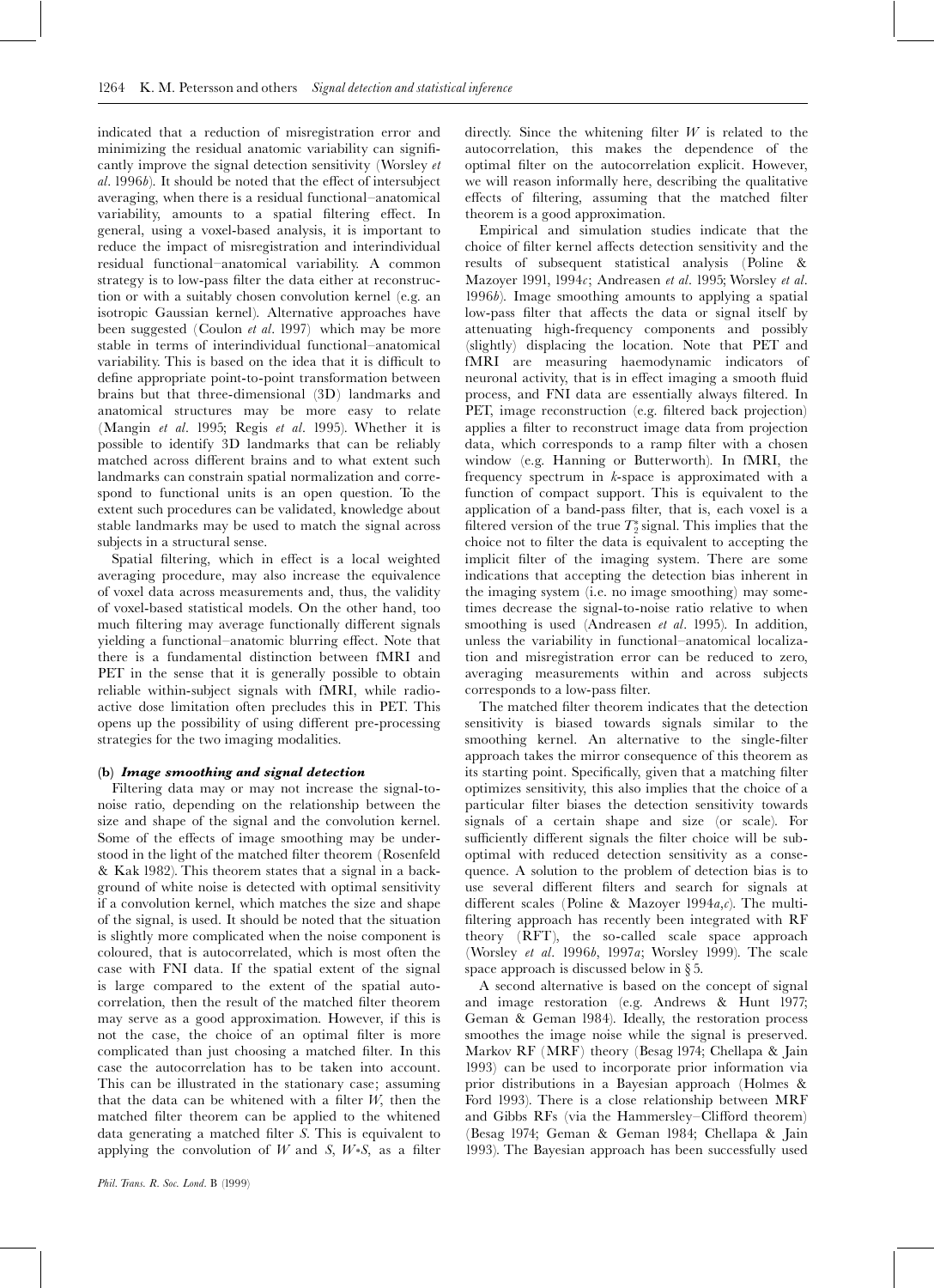to tackle problems of image registration, reconstruction, restoration and segmentation (Geman & Geman 1984; Chellapa & Jain 1993; Gee et al. 1995; Aschburner et al. 1997). However, signal restoration and smart filtering techniques have so far not been extensively applied because the impact on the subsequent statistical inference is often unclear. Although spatial smoothing biases the results of an analysis, the effect is better understood than the way a strong prior might bias the results, for example the effect of edge-respecting filters.

In this context, the Bayesian approach may be viewed as stochastic regularization closely related to standard regularization theory (Tikhonov & Arsenin 1977; for interesting connections to statistical learning theory see Vapnik (1998) and Wahba (1995)). Recently an application of the MRF-Bayesian regularization approach to fMRI signal restoration was described (Descombes et al. 1998), using spatio-temporal MRFs in combination with simulated annealing optimization (Kirkpatrick et al. 1983). The prime difficulty with this approach is in specifying adequate prior information in terms of a Bayesian prior. The use of a specific restoration prior may introduce image artefacts and, if the wrong order of the MRF is chosen, high bias may result (Rangarajan & Chellappa 1995; Descombes et al. 1998). Extensive simulations and validation may shed light on these issues. There are some indications that the restoration approach using tuned priors may suppress spatio-temporal noise without spoiling the signal, resulting in better spatio-temporal delineation of the fMRI signal (Descombes et al. 1998). However, the implications on the subsequent statistical inference are at present unknown.

In closing this section, which has mainly focused on signal detection in relation to image smoothing, it should be noted that the arguments are general and also apply to signals in the temporal domain. In particular, this relates to whether it is beneficial to smooth or filter fMRI timeseries in the temporal dimension. If there is prior knowledge of the characteristics of the temporal signal, this could be used to construct a matching filter, thus optimizing signal detection. For example, it has been suggested that fMRI data should be temporally filtered with the haemodynamic response function (Friston et al. 1994a; Frackowiak et al. 1997). In the case of limited prior knowledge of the temporal signal, a multifiltering approach may bias the detection sensitivity less than a single-filter approach at the cost of a more extensive search (cf.  $\S 5$ ). Finally, it should also be pointed out that brain activations can bias automatic realignment and anatomic normalization procedures. Even if this bias can be small, since it is highly correlated with the experimental paradigm, it may introduce false-positive activations. In addition, stimuluscorrelated motion may introduce systematic intensity changes in fMRI data (Hajnal et al. 1994). Note also that global normalization may be biased by activation introducing paradigm correlated errors (this is further discussed in Petersson *et al.* (preceding paper)).

# 3. STATISTICAL INFERENCE IN FUNCTIONAL **NEUROIMAGING**

In the following sections, some general aspects of statistical inference, hypothesis testing and the determination of confidence intervals are discussed. We also describe the multiple comparisons problem and weak and strong control of the familywise error rate, which is the relevant measure of the false-positive rate in a multiple comparisons situation. In addition, we describe some omnibus tests that have been used in FNI, with weak control over the familywise error rate. We also review some issues relating to statistical power and discuss the three main approaches to statistical inference used in FNI, that is RF, non-parametric and Monte Carlo approaches, in some detail

#### (a) Hypothesis testing and determination of confidence intervals

In  $\S 3$  of the companion paper, we described the ways in which parameters of interest and nuisance parameters are related to the data and means of estimating those parameters (Petersson et al., preceding paper; see also Frackowiak et al. 1993). Ostensibly, we are interested in the parameters themselves, such as the magnitude of an activation. However, the overriding concern in the field has been the avoidance of making false claims. Hence, the parameters are always assessed relative to their uncertainty in a statistical hypothesis-testing framework. Informally, we wish to know whether the magnitude of the parameter (or contrast of parameters) is substantial with respect to its uncertainty. In this section, hypothesis testing and its use in FNI are reviewed.

Hypothesis testing proceeds as such. The null hypothesis is assessed with a test statistic, a function of the data which is sensitive to departures from the null hypothesis and reflects the effects of interest; the observed statistic is compared to its distribution under the null hypothesis, producing a  $p$ -value. A small  $p$ -value is interpreted as indicating that there is little support for the null hypothesis, though its interpretation is more subtle. The  $p$ -value is the probability of observing a statistical value as large or larger, under an identical replication of the experiment and under the assumption that the null hypothesis is true. Hence, the  $p$ -value is a statement about the data under the null hypothesis, not the null hypothesis itself. In the decision theoretic framework of hypothesis testing, a prespecified level of significance is used to accept or reject the null hypothesis. Alternatively, the smallness of the  $p$ -value may be viewed as a measure of the strength of the empirical evidence against the null hypothesis (Edgington 1995), representing a smooth transition between empirical evidence interpretable as indicating the alternative hypothesis and empirical evidence in favour of the null hypothesis.

If one rejects the veracity of the null hypothesis whenever the  $p$ -value is below a critical value  $\alpha$ , then a valid test will control the false-positive rate at  $\alpha$ . The falsenegative rate  $\beta$  is closely related to the statistical power  $1-\beta$ . The statistical power is the probability of rejecting the null hypothesis when it is false. While it would seem natural to focus attention on the power of the test, the power is a function of the unknown alternative and the best that can be done is to use test statistics that maximize power over all alternatives (relative to all other tests of the same class). Most standard test statistics satisfy this requirement. In general, the power of tests increases with the sample size (strictly, the degrees of freedom).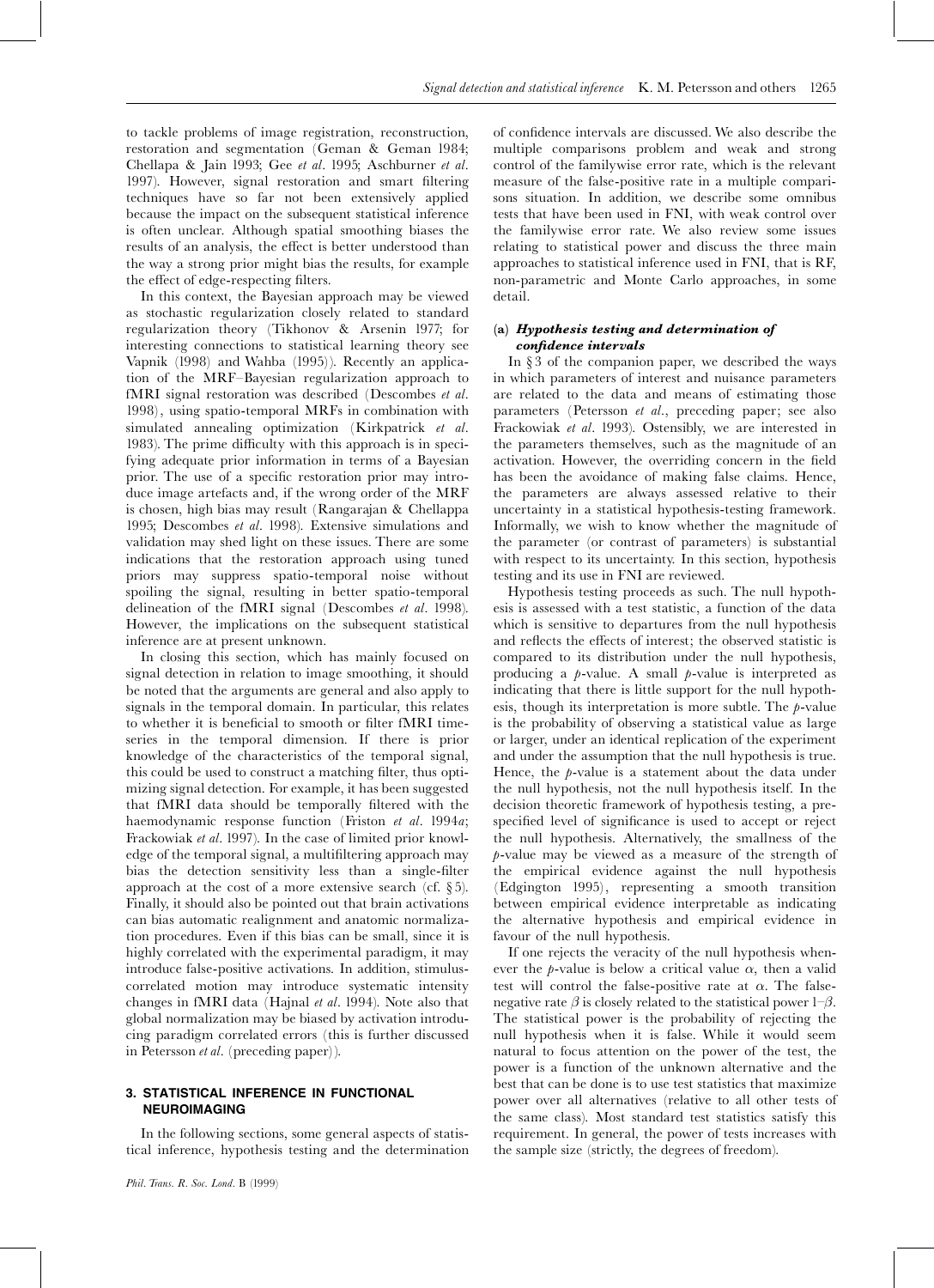The regression approach in FNI fits univariate models at every voxel and effects of interest are tested in each individual model by generating and assessing a statistic image. Usually an image regression approach is used, which implies that the same univariate model is fitted at each voxel. The choice of test statistic is central and should represent a valid measure of the phenomenon of interest. While the details of some common test statistics are considered below, the common test procedures in FNI conform to the standard structure of hypothesis testing. If a particular, pre-specified voxel or ROI is of interest, then standard univariate theory can be applied. Otherwise the statistic image is searched for, for example voxels of significant magnitude using the local maximum statistic or, given an intensity threshold, significant clusters using the suprathreshold cluster size statistic. However, the notion of characterizing the signal when the null hypothesis is rejected and issues similar to it regarding the status of the alternative hypothesis have often been neglected under the standard hypothesistesting framework.

#### (i) Some general inference issues

Statistical inference in FNI has focused on hypothesis testing, which is primarily concerned with the null hypothesis. This is convenient, since the distribution of the test statistic is only needed under the null hypothesis. However, once the null hypothesis is rejected it is useful to try to characterize the signal present in the data. In traditional univariate statistics this amounts to using confidence intervals instead of  $p$ -values. In FNI, the dimensionality of the statistical image precludes straightforward use of confidence intervals. However, there is a clear need to characterize the alternative hypothesis. While there are multivariate approaches for characterizing the alternative hypothesis (cf. Petersson et al., preceding paper), there is still a need to characterize the signal, that is a departure from the null hypothesis statistically at a regional or voxel level. For example, if two clusters are declared significant, a natural question is whether one cluster is significantly larger than the other. As another example, consider two statistical images each with significant activation foci in approximately the same region, with a few significant overlapping voxels but separated maxima. An interesting question is whether these two foci represent the same anatomical location given the variability of the intersubject registration and other sources of variability. Currently, there are no methods that address such questions and in general there are few methods to characterize the signal present in the data.

A further problem is that a significant effect may not be a relevant one. Since statistical power increases with independent measurements, with sufficient observations a hypothesis test has the power to detect minuscule changes. The limiting case is colloquially known as the hypothesis-testing fallacy: since the null hypothesis of exactly no change is essentially never true for any continuous system, as the number of observations tends to infinity a hypothesis test will always reject the null hypothesis given enough observations. Arguably, any consistent change may be of interest, but such minuscule effects may simply reflect unmodelled idiosyncrasies of the particular experiment or effects not specifically

The implicit interpretation of significant regions as important regions implicated in processing the particular mental task of interest may become increasingly problematic as the sensitivity of the test increases with sample size. In essence, this exposes the mismatch between the statistical hypothesis of no difference and that of the experimental hypothesis that the region is not involved in processing the given task. Given that no part of the brain remains exactly the same and that some FNI systems are beginning to have the power to measure even very small changes reliably, the question becomes one of spatio-temporal modelling and interpretation, rather than the simple 'is there a difference' hypothesis-testing approach. This also points towards the need for quantitative spatio-temporal models linking neuronal dynamics to the haemodynamic effects observable with FNI techniques.

Finally, an additional concern is the opposite of the above. Without knowledge of the power of our testing procedures, we have no idea of the imagewise falsenegative error rate, the sensitivity, save vague notions from past experience. This problem is compounded by the erroneous tendency to interpret lack of significance as evidence of no change, when in fact the lack of significance could be due to low sensitivity due to low subject numbers. Recent clinical applications of FNI, such as presurgical planning, highlight a related issue. In these situations it is commonly type II errors (false negatives) that are most important. For example, consider presurgical planning for a resection on an epileptic subject, where functional experiments are conducted to see whether a specific brain region supports important functions. The tragic consequence of a false negative, if acted on, may be that an important brain region is damaged.

#### (b) The multiple comparisons problem

Statistical analysis of FNI data often implies that many hypotheses are tested on the same data set. Central to the multiple (e.g. voxel-by-voxel) hypothesis-testing approach is an adequate handling of the multiple comparisons problem, that is, it is necessary to control the false-positive rate appropriately. The overall false-positive rate increases with multiple testing unless care is taken. For example, if each voxel is assessed with a univariate test at level  $\alpha = 0.01$ , corresponding to thresholding a Gaussian statistic image at  $\zeta = 2.33$ , then one would expect *ca*. 1% of the voxels to appear above the threshold by chance even if there is no activation anywhere. It should also be noted that these false-positive voxels may be clustered due to spatial autocorrelation. Ideally, the statistical inference procedure should handle the multiple comparisons problem effectively, avoiding any unnecessary loss of sensitivity and statistical power.

Given the null hypothesis  $H_0$  and a test statistic  $\mathcal{T}(X)$ of the data  $X$ , the test is said to be liberal, conservative or exact if, for any given level  $\alpha$  and rejection region  $R(\alpha)$ , the probability that  $\mathcal{T}(X)$  belongs to the rejection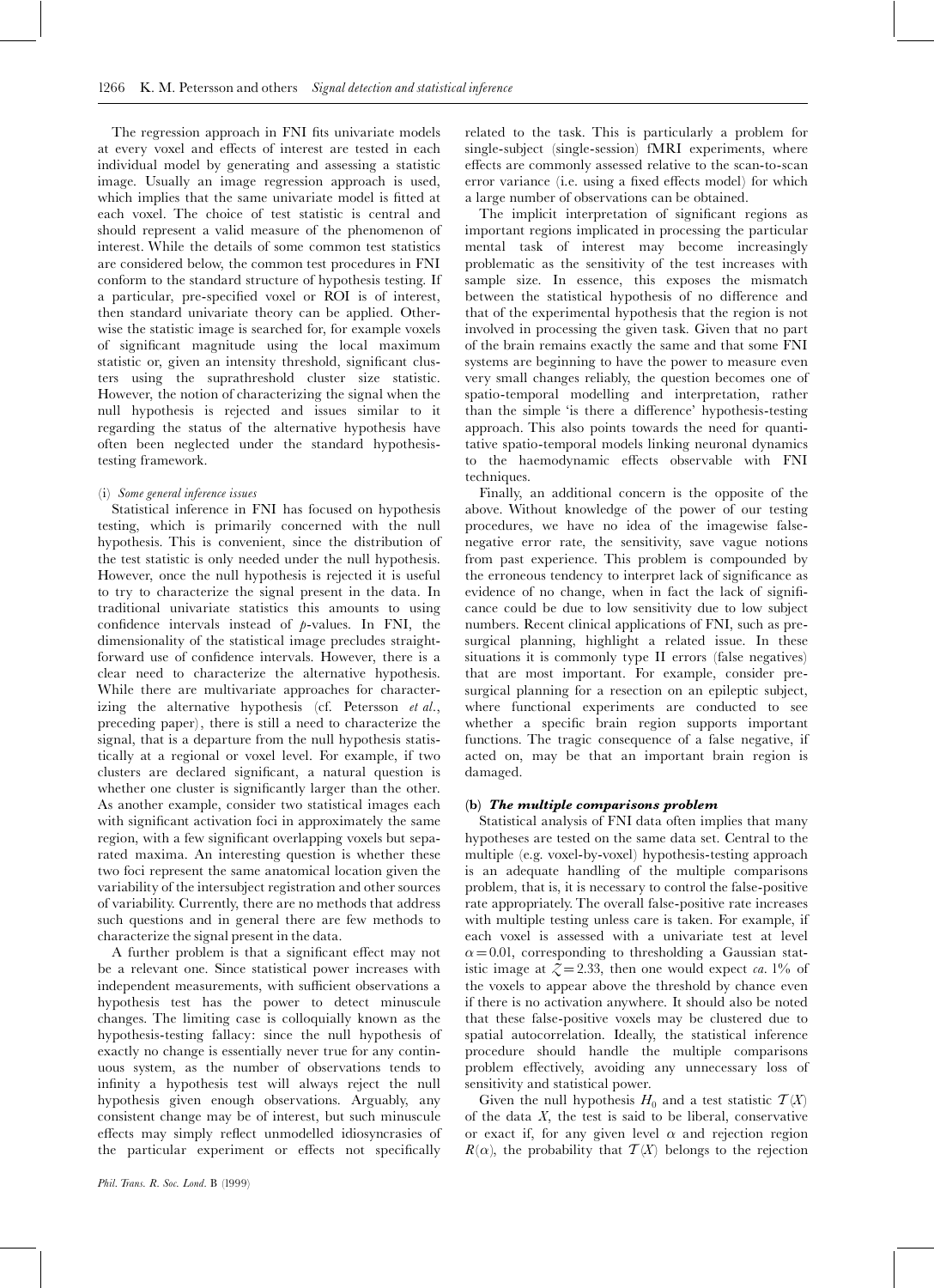region  $R(\alpha)$ ,  $P[T(X) \in R(\alpha)]|H_0$ , is greater than, less than or equal to  $\alpha$ , respectively. Appropriate control of the false-positive rate requires an exact or conservative test. Usually the more conservative the test the less the sensitivity. (However, this does not always have to be the case since sensitivity is a function of the actual alternative.)

#### (i) Weak and strong control over the familywise error rate

In order to handle the multiple comparisons problem (Hochberg & Tamhane 1987) appropriately, the rejection criteria have to be chosen so that the probability of rejecting one or more of the null hypotheses when the rejected null hypotheses are actually true is sufficiently small. Let the search volume  $\Omega = \{v_1, \ldots, v_K\}$  consist of K voxels  $v_1, \ldots, v_K$  and let  $H_1, \ldots, H_K$  be the null hypotheses for each voxel. The omnibus null hypothesis  $H_{\Omega}$  is the (logical) conjunction of  $H_1, \ldots, H_K$ , that is,  $H_{\Omega} = H_{1} \cap \ldots \cap H_{K}$ . To test  $H_{1}, \ldots, H_{K}$  we use a family of tests,  $\mathcal{T}_1, \ldots, \mathcal{T}_k$ . For all  $j \in \{1...K\}$  let  $E_j$  be the event that the test  $T_i$  incorrectly rejects  $H_i$ , that is,  $E_i = [T_i]$  $\in R(\alpha_j)$ , where  $R(\alpha_j)$  is the corresponding rejection region at the level  $\alpha_i$ . Suppose the test is exact or possibly conservative, i.e.  $P[E_i|H_{\Omega}] \leq \alpha_i$ .

In the context of the family  $\mathcal{T}_1, \ldots, \mathcal{T}_K$  of tests, the familywise error rate (FWE) is defined as the probability of falsely rejecting any of the null hypotheses  $H_1, \ldots, H_k$ . Let  $E_Q$  be the event that the omnibus hypothesis is rejected, that is,  $E_{\Omega} = E_1 \cup ... \cup E_K$ . Weak control of the FWE requires that the probability of falsely rejecting the omnibus null hypothesis  $H_{\Omega}$  is, at most, the test level  $\alpha$ , that is,  $P[E_{\Omega}|H_{\Omega}] \le \alpha$ . Evidence against the omnibus hypothesis  $H_{\Omega}$  indicates the presence of some activation somewhere. This implies that the test has no localizing power, meaning that the false-positive rate for individual voxels is not controlled. Tests that have only weak control over the FWE are called omnibus tests and are useful in detecting whether there is any experimentally induced effect at all, regardless of location. If, on the other hand, there is interest in not only detecting an experimentally induced signal but also reliably locating the effect, a test procedure with strong control over the FWE is required.

Strong control over the FWE requires that the FWE be controlled, not just under  $H_{\Omega}$ , but also under any subset of hypotheses. Specifically, for any subset of voxels  $\omega \subseteq \Omega$  and corresponding omnibus hypothesis  $H_w$ ,  $P[E_w|H_w] \le \alpha$ . That is, all possible subsets of hypotheses are tested with weak control over the FWE. This ensures that the test is valid at every voxel and that the validity of the test in any given region is not affected by the truth of the null hypothesis elsewhere. Thus, a test procedure with strong control over the FWE has localizing power.

#### (ii) Spatial autocorrelation and multiple non-independent comparisons

One way to achieve strong FWE control, to control the otherwise increasing level of false-positive results with an increasing number of comparisons, is to adjust the level of significance at which the different hypotheses  $H_1, \ldots, H_k$ are tested. The single-step Bonferroni correction is an illustrative example of such a strategy. Suppose that  $H_1, \ldots, H_k$  are tested at an equal level, say b, i.e.  $P[E_1|H_{\Omega}]=b, \ldots, P[E_K|H_{\Omega}]=b$ . If all voxels have the

same marginal distribution, then testing them at an equal level amounts to thresholding the statistical image, giving a single threshold test. In general,  $P[E_{\Omega}|H_{\Omega}]$  $= P[E_1 \cup ... \cup E_K | H_{\Omega}] \leq P[E_1 | H_{\Omega}] + ... + P[E_K | H_{\Omega}]$  $= K \times b$ . If b is chosen so that  $K \times b = \alpha$ , i.e.  $b = \alpha/K$ , it follows that  $P[E_{\Omega}|H_{\Omega}] \le \alpha$ . This so-called Bonferroni correction will be conservative when the tests are correlated, since then  $P[E_{\Omega}|H_{\Omega}]$  will be smaller than  $P[E_1|H_0] + ... + P[E_K|H_0]$ . For a large number of correlated tests, the Bonferroni correction results in a conservative overall procedure and an unnecessary loss of statistical power. There are other and more refined multistep procedures for handling the general multiple comparisons problem (Hochberg & Tamhane 1987).

FNI data are often characterized by spatial autocorrelation, that is closely spaced voxels are correlated. The spatial autocorrelation is partly due to the point spread function of the imaging system but physiological factors are also important. The spatial autocorrelation is commonly less extensive in fMRI than in PET data. It should also be noted that image smoothing introduces spatial autocorrelation. Given non-trivial spatial autocorrelation in the statistic image this implies multiple non-independent comparisons and a simple Bonferroni correction would be conservative. Instead, an effective solution of the multiple non-independent comparisons problem is central to the voxel approach. The different approaches to statistical inference described below attempt to solve this problem in different ways. Broadly speaking, these divide into parametric, non-parametric and Monte Carlo simulation approaches (cf. below). In general, parametric approaches are exact when no approximations are made and the assumptions made are fulfilled. The parametric approaches used in FNI are usually based on some type of RFT (e.g. Adler 1981, 1998; Worsley et al. 1992, 1996a; Worsley 1994; Friston et al. 1995) generating distributional approximations. The results of the Monte Carlo approaches are always approximations and whether the Monte Carlo results are good approximations depends critically on whether all significant sources of variability under null hypothesis conditions are sufficiently well modelled. The nonparametric approaches solve the multiple comparisons problem exactly.

#### $(c)$  Omnibus tests

There are some similarities between multivariate approaches developed for assessing non-focal distributed change in activation pattern (for a review, see Worsley et al. 1995) and several statistical tests with weak FWE control. Experimentally induced distributed changes consist of changes in a subset of voxels in the search volume. In principle, these changes may be detected by univariate voxel statistics if sufficient statistical power is available. Since tests with strong FWE control aim at localization of experimental effects these are (usually) less powerful than tests with weak control for testing the existence of any experimental effect. At present, the statistical power of FNI studies is most often unknown and there are indications that some FNI studies are lacking in power. In the context of low statistical power, omnibus tests with weak FWE control are interesting since they can (often) detect whether there is any experimental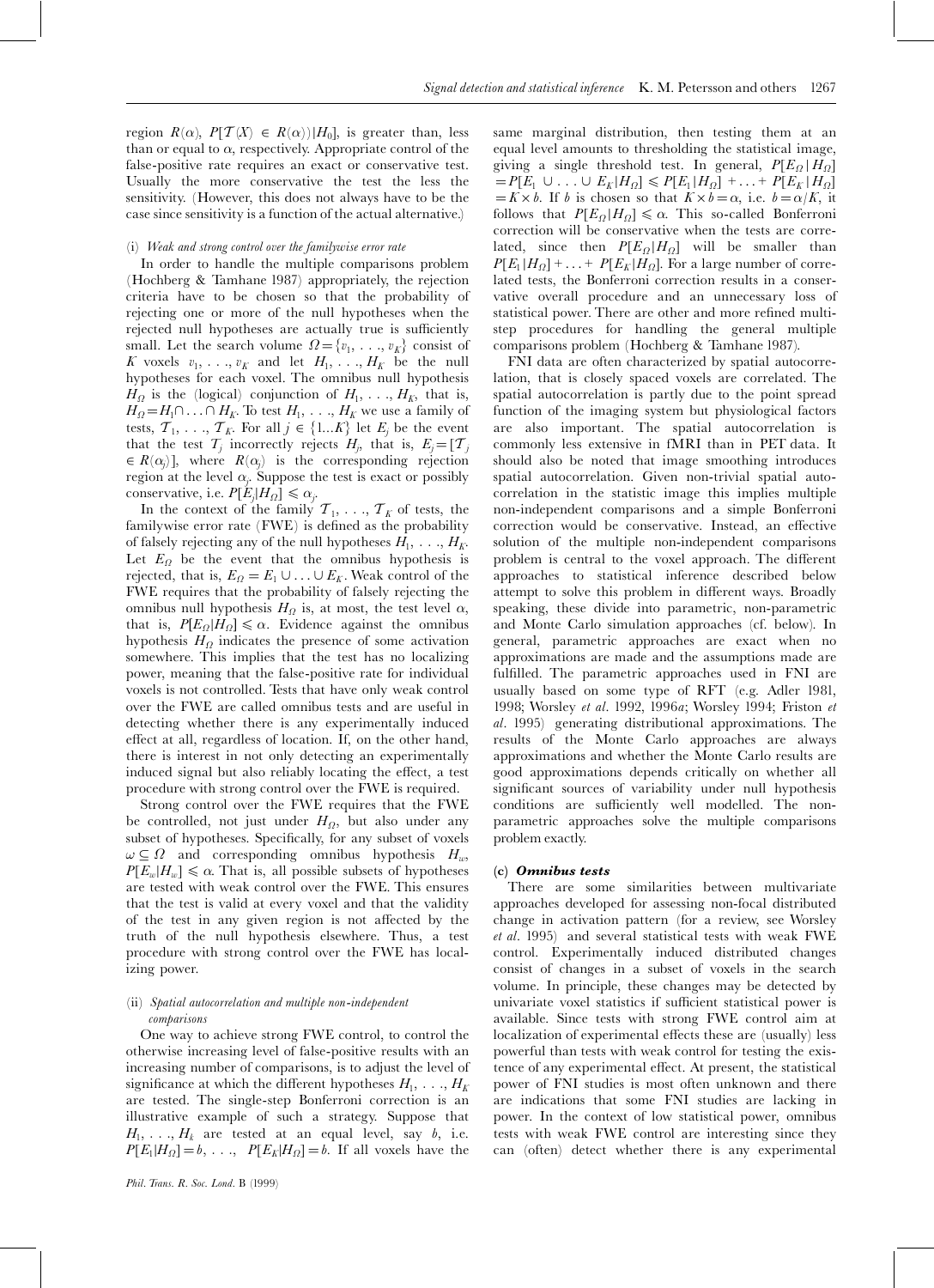effect at all with a greater sensitivity than tests with strong control (Friston et al. 1994b, 1996).

One of the earliest proposed omnibus tests was the  $\gamma^2$ statistic (Fox et al. 1988; Fox & Mintun 1989) based on the idea that activations may increase the number of local maxima outliers, implying increased kurtosis of the distribution of local maxima. The  $\gamma^2$ -statistic is therefore relatively more sensitive to focal changes than other proposed omnibus tests, making it potentially less useful in detecting distributed changes. No theoretical basis for the specificity of the test has so far been derived (Worsley *et al.* 1995), but the specificity of the  $\gamma^2$ -statistic has been investigated empirically. Another early proposal was the suprathreshold exceedence proportion test, that is, the proportion of voxels of the search volume that passed a given but arbitrary intensity threshold (Friston et al. 1990). Originally, it was assumed that the voxels in the statistic image were independent, leading to an underestimation of the variance of the statistic, increasing the false-positive rate compared to the nominal level. This has recently been corrected and the correct limiting distributions derived and described (Worsley & Vandal 1994; Worsley et al. 1995). As an alternative, Worsley et al. (1995) proposed the S-statistic for comparing distributed differences between two states. The S-statistic is equal to the squared  $\zeta$ -score averaged over the search volume representing a mean sum of squares test. If the search volume is large enough then the distribution of the S-statistic is well approximated by a  $\chi^2$  distribution with estimable effective degrees of freedom. This approximate result is based on the theory for smooth stationary Gaussian RFs (cf. below; Worsley & Vandal 1994). The detection sensitivity of the S-test is optimized when the smoothing kernel matches the underlying activation (Worsley & Vandal 1994) representing a special case of the matched filter principle. The sensitivity of the S-statistic is also biased towards distributed signals and there is a corresponding lack of power in detecting focal changes (Worsley et al. 1995). Since most effects of interest in FNI are focal in nature, a suitable univariate approach may be preferred when sufficient statistical power is available. However, if there is prior information indicating that the signal is likely to be subtle and distributed in nature, the S-statistic may yield a gain in detection sensitivity. However, a univariate test with strong control can detect distributed changes and omnibus tests with weak control can pick up focal changes. Which is the most suitable test in a given situation is a question of what kind of experimentally induced changes are expected, the statistical power available and what types of changes a certain test is most sensitive to, that is, the detection bias of the test statistic. It is worth remembering that the null hypothesis is the same whether the testing procedure has strong or weak FWE control, only the localizing power differs. Lastly, it should be noted that the S-statistic has recently been generalized and used in a multivariate linear modelling framework (Worsley et al. 1997b). This is further discussed in the multivariate section of the companion paper (Petersson et al., preceding paper). In addition, the concept of set-level inference was recently introduced (Friston et al. 1996). Set-level inference represents an omnibus test based upon the number of activated clusters. Here the number of activated clusters is defined

Phil. Trans. R. Soc. Lond. B (1999)

by two thresholds, an intensity or height threshold for the test statistic, defining the voxels contained in a suprathreshold cluster and a threshold for the clusters size. A distributional approximation for this test, based on stationary smooth Gaussian RFT and some additional assumptions (high thresholds and a distributional approximation for the number of voxels in a suprathreshold cluster), has been derived (Friston et al. 1996).

#### (d) Statistical power in functional neuroimaging

Several authors have pointed to the problem of statistical power in FNI (Andreasen et al. 1995; Grabowski et al. 1996; Vitouch & Glück 1997; Van Horn et al. 1998). Most studies are interpreted with an informal notion of power based on what has been detected in previous studies and these considerations have been used to determine the sample sizes. The need to specify the spatio-temporal characteristics of the signal completely (i.e. the alternative hypothesis) has precluded general power analyses. Lack of statistical power may add a complication to interpretation of the results. Lack of power can be reflected in limited reproducibility of results across similar experimental studies. For example, an activation that does not reproduce across studies may be the result of a false-positive detection, an effect specific to the particular subjects studied or a false negative due to lack of statistical power. There are some indications that the number of subjects commonly used in FNI studies may need to be increased to obtain reproducibility even at nominally high significance levels (Strother et al. 1997). A natural strategy for increasing statistical power is to increase the sample size (Vitouch & Glück 1997; Van Horn et al. 1998). In the case of fixed effect studies and fMRI this is less of a problem. However, in random effects analyses (cf. Petersson et al., preceding paper), the number of subjects is a major determinant of statistical power. In particular, when the interindividual variability is large relative to the intra-individual variability, it is still the number of subjects included in the study that is most important when seeking to generalize the results to the population sampled (even though many scans may be available per subject).

#### 4. RANDOM FIELD (RF) APPROACHES

RFT has been extensively developed and used in assessing the significance of signals present in FNI data. The RFT approach provides a way of handling the problem of multiple non-independent comparison in large FNI data sets. Essentially, the RFT approach allows for spatial correlation between voxels in the statistical image when correcting for multiple comparisons, thereby improving on the Bonferroni correction. With a single threshold test, where all suprathreshold voxels are declared activated, the omnibus hypothesis is rejected as soon as a voxel with maximum value exceeds the threshold. Thus, when a single threshold test is used, the distribution of interest is that of the maximal value (global maximum) in the random field. RFT is used to deduce an approximate distribution characterizing the distribution of the global maximum, using results on the expectation of topological characteristics of excursion sets, the set of points with values above a given threshold.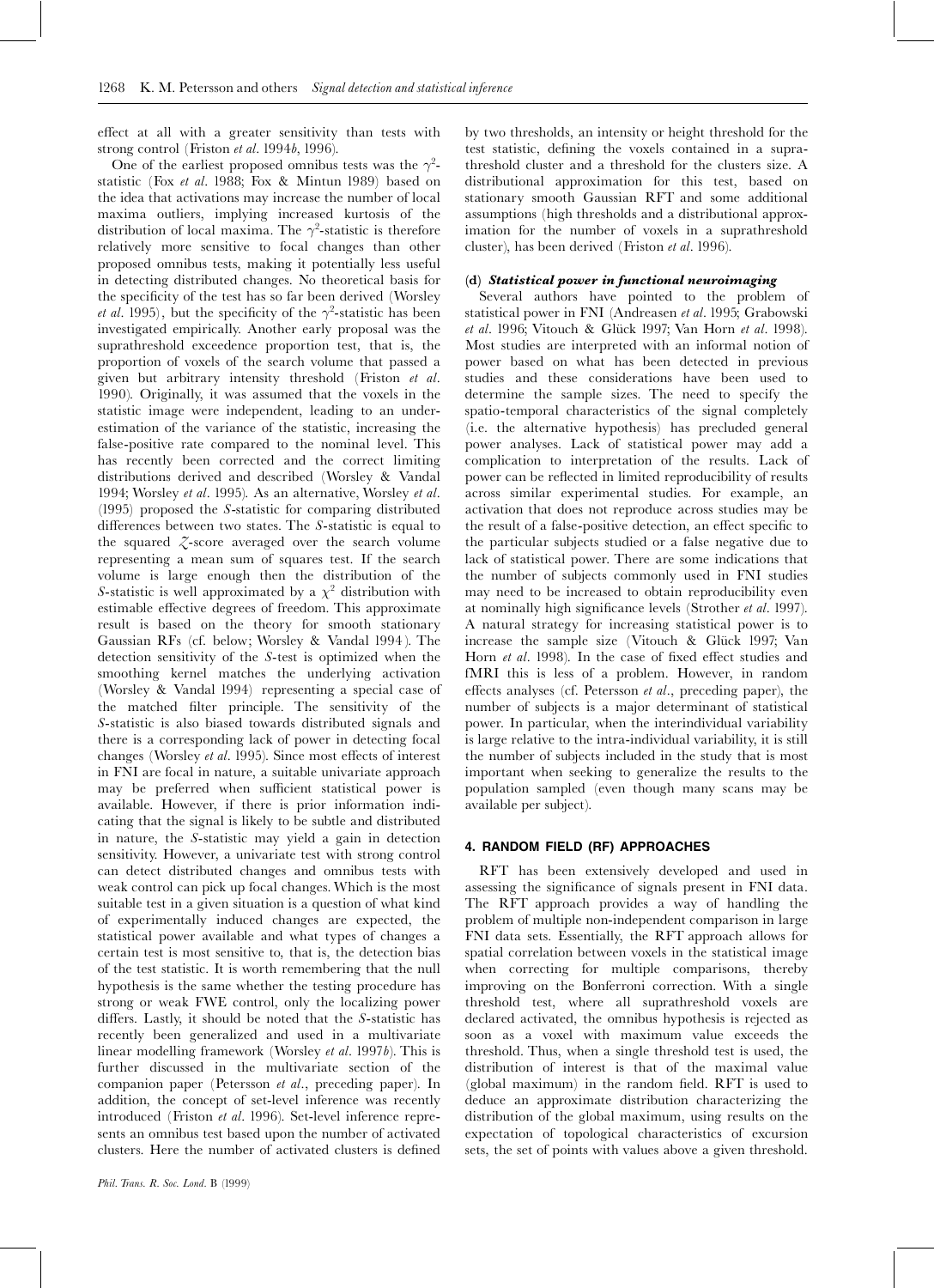Examples of topological characteristics that have been very useful in smooth RFT are the Euler characteristic and the Hadwiger characteristic. At high thresholds  $u$ , the Euler characteristic counts the number of connected components minus the number of holes plus the number of hollows (Worsley 1996b). For higher thresholds, the holes and hollows occur with low probability, that is, they tend to disappear and the Euler characteristic will approximately count the number of local maxima. For even higher thresholds near the global maximum  $M$ , the Euler characteristic counts 1 if  $M \ge u$  and 0 otherwise, such that the expected Euler characteristic approximates the  $p$ -value of M. This  $p$ -value approximation is used for significance evaluation of the local maximum statistic. The fundamental results for Gaussian RFs (GRFs) can be found in the work of Nosko (1969), Hasofer (1976) and Adler (1981).

Applications of RFT to FNI data were first described in the seminal papers of Friston et al. (1991) and Worsley et al. (1992). They presented methods of testing for the intensity of the signal using the maximum test statistic in statistical images in two and three dimensions, respectively, using smooth GRFs. GRF theory was later used to derive approximate distributions for the size of the largest suprathreshold cluster, where clusters are defined by a primary threshold at predetermined height (Friston et al.  $1994b$ ). One reason for using the size of clusters above a given threshold is that this may be a more sensitive test for spatially extended activations in FNI data, since localizing power at the voxel level is not demanded. The local maximum statistic is not always the most sensitive way of characterizing the signal in FNI data. Further work provided the means of computing the probability of getting  $N$  clusters of size greater than  $K$  in a given search volume (Friston et al. 1994b). More recently, with some additional assumptions, an approximate distribution for the conjoint distribution of the size  $K$  and the maximum value in a cluster were also derived (Poline et al. 1997). The search for local maxima over different scales has also been made possible in the GRF context (Siegmund & Worsley 1995; Worsley et al. 1996b).

RFT has been further developed to accommodate other statistic fields, such as  $t$ -,  $\chi^2$ - and *F*-fields (Worsley 1994; Cao 1999). These non-GRFs are constructed from GRFs. The  $\chi^2$ -fields are constructed as the sum of squared GRFs, F-fields are constructed as the quotient between two  $\chi^2$ -fields and *t*-fields are constructed as the quotient between a Gaussian and the square root of a  $\chi^2$ field. In general, there are fewer results for non-GRFs. However, these fields are fundamental when the local variance cannot be considered constant across the volume (*t*-fields) or when testing for a number of effects at each location ( $\chi^2$ - or *F*-fields). Recently, RFT has been extended to include theory for different covariance fields, so-called autocorrelation, cross-correlation and homologous correlation fields (Cao & Worsley 1999; cf. § 3(e) in Petersson et al., preceding paper).

In the original work of Worsley et al. (1992) it was assumed that the excursion sets did not touch the boundary of the search volume, limiting the results to infinite search volumes. The results are reasonable approximations for finite search volumes provided the search volume is large relative to the surface area and the smoothness of the field. These constraints have recently been relaxed and a unified approach described; the RF is transformed to an isotropic RF and then the volume, surface area and diameter are estimated in the 'resel space' (resel, resolution element; Worsley et al. 1996a). In this section, we review the assumptions on which the use of smooth RFT is based and discuss some aspects of the robustness of these methods. The more general assumptions are presented first. Tests that require more constraining assumptions are presented later.

RFs are often introduced as underlying smooth RFs, which are assumed to be well approximated by the lattice representation, the discrete (voxellated) statistic image process. The RFs in question are the component fields, that is, the normalized error fields. Since the variance field is unknown the residual images cannot be normalized to obtain realizations of the component field process (unless the variance can be assumed constant across the volume and considered known by the high degrees of freedom implicit in global pooling). Instead, the residual images are viewed as approximate realizations of the error field process and the estimated variance is used to standardize the residual images to obtain estimates of the component fields. Alternatively, one may take the opposite perspective that the discrete statistic image is approximated with a smooth RF (of the same size and smoothness). Note that, for GRFs, the component field is the GRF itself, but for  $t$ -,  $F$ - and  $\chi^2$ -fields the component fields are the GRFs that are used in generating the  $t$ -,  $F$ - and  $\chi^2$ -fields, respectively. Since the smoothness is defined on the component fields, the smoothness is not simply related to the autocovariance function (ACF) of the field itself but to the ACF of the component fields.

#### (a) Stationarity assumptions

Stationarity (also called translational invariance) requires that the covariance structure of the RF does not depend on its location in the field. In other words, it is assumed that the ACFs of the unobservable component fields approximated by normalized error fields, from which the  $t_7$ ,  $F_7$  or  $\chi^2$ -fields are constructed, are not dependent on their location in the field. For fMRI data with many scans acquired per subject, it may be possible to detect departures from stationarity (given adequate statistical power) since it is possible to estimate a map of local smoothness. Investigating the robustness of the RFT approximations and results with respect to departures from the stationarity assumption in simulated fields is of some importance. However, some results for RFs with local non-stationarities are under development (Worsley et al. 1999).

It should be noted that voxel variance estimation is a characteristic of statistical parametric mapping (Friston *et al.* 1991, 1994*b*, 1995). To leverage results for GRFs, the resulting *t*-statistic image can be transformed pointwise into a  $\zeta$ -statistic image via a probability integral transform. The resulting  $\zeta$ -image is known as a Gaussianized *t*-statistic image. After a local correction and with a sufficient number of degrees of freedom, the  $\zeta$ -image can be considered well approximated as a stationary GRF (Worsley et al. 1992). Sufficient image smoothing should ensure that the local covariance structure is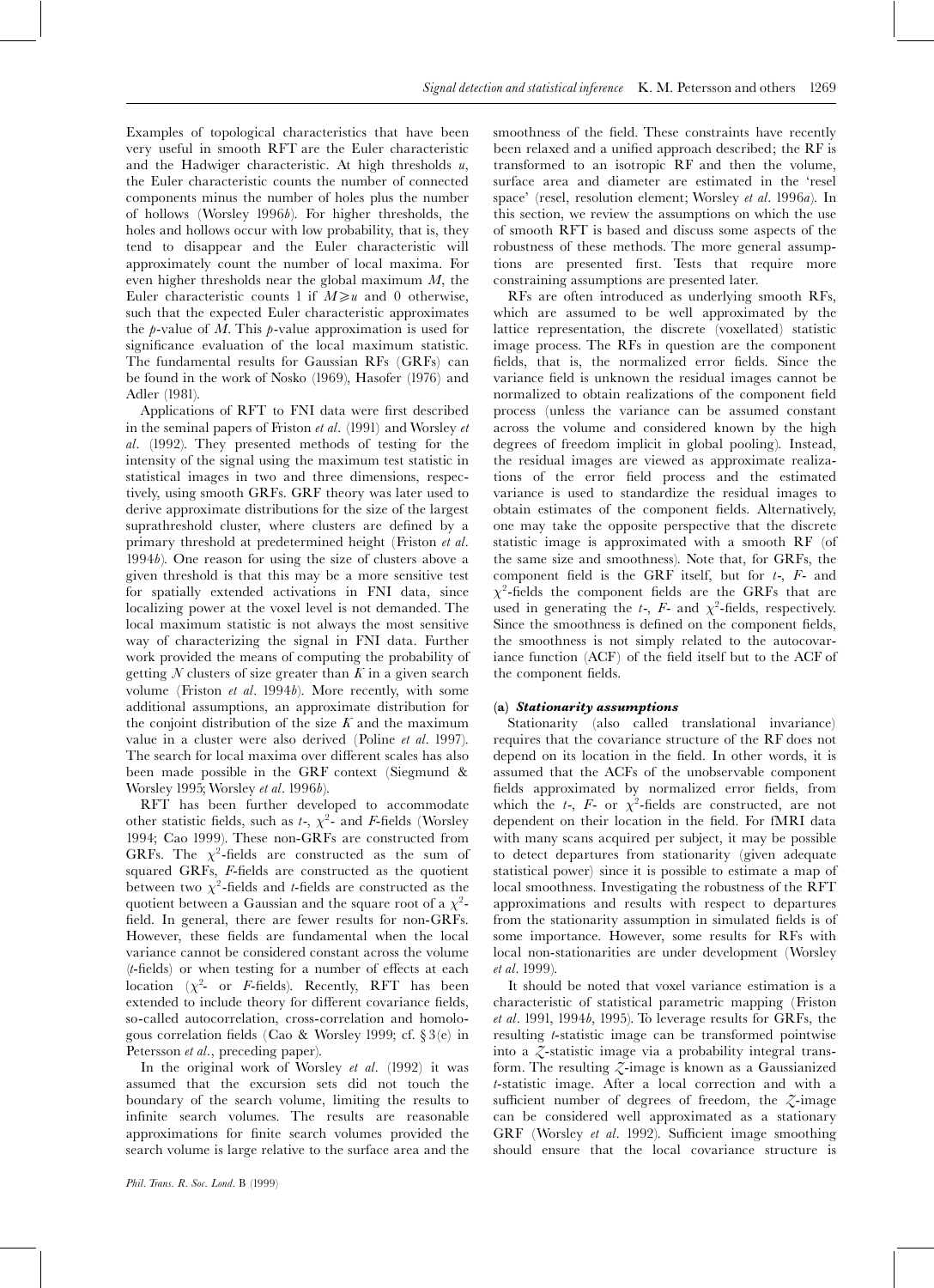approximately stationary. However, there are signal detection issues and other problems associated with too much filtering (cf.  $\S 2$ ). In general, RFT models the stationary covariance component, which in practice is often local. In addition, there may be a non-local, nonstationary covariance structure (e.g. distant voxels may be correlated). Some empirical results indicate that the  $p$ -values for local maxima may not be greatly affected by local non-stationarity. In contrast, the  $p$ -values for cluster sizes were more sensitive to this non-stationarity (Worsley et al. 1999).

# (b) Regularity conditions, lattice representation, sampling issues and smoothness estimation

Another general assumption in the application of smooth RFT to discrete statistical images is that the statistical image can be considered as a well-sampled version of the smooth RF or, conversely, that the smooth RF is a good approximation of the statistic image. All the tests described that are applied to the discrete statistic images require that this assumption is a reasonable approximation. In theory, the tests are applicable to smooth RFs requiring that some regularity conditions be fulfilled. In particular, the smooth RF should be differentiable (i.e.  $L^2$  differentiable; cf. Adler 1981; Worsley 1994, 1995). In practice, these assumptions are reasonable for a sufficiently large number of degrees of freedom and a sufficient amount of image smoothing during pre-processing (Worsley *et al.* 1992, 1996*a*). In general, the frequency spectrum of the stochastic process is not bounded, but in experimental data the observable frequencies are limited (i.e. only the frequencies below half the frequency of the sampling process are observable by the Shannon-Nyqvist sampling theorem). The sampling issue becomes particularly important in the context of 'smoothness' estimation

Smoothness estimation amounts to the estimation of a parameter related to the spatial ACF. Note that no assumption is made on the shape of the ACF, the only requirement being that it is twice differentiable at the origin. It can be shown that this second derivative is always negative and equals minus the variance of the derivative of the process (Adler 1981). It should also be noted that the smoothness estimation in RFT relates to the spatial autocorrelation of the statistic image, which is described by the smoothness parameter and this is different from image smoothing or filtering applied to the data during pre-processing. Specifically, the ACF of interest is that of the statistic image and this is in principle different from the ACF of a smoothing filter applied to the data during pre-processing. The smoothness estimate is based on the determinant of the variance-covariance matrix of the partial derivatives of the component RF (Worsley 1996a). If it is assumed that the principle axes of the covariance function are aligned with the axes of the statistical image then all offdiagonal elements of this matrix are zero and only the diagonal elements need to be estimated. However, this assumption is not required (Worsley et al. 1992). The approach proposed by Worsley et al. (1992) was limited to cases where the excursion set did not touch the boundary of the search region and in Worsley et al. (1996a) this assumption is relaxed.

The sampling or voxel size issue is an important constraint in relation to the smoothness estimation in the statistic image and this issue has become increasingly important with fMRI data, which in general have a better spatial resolution than PET data. Smoothness estimation has been the subject of several investigations, particularly for images with limited spatial autocorrelation. The smoothness of the statistic image is a central parameter in the assessment of the probability of occurrence of a maximum above a given value and for the approximate distribution of the size of regions above some threshold. In case the estimated smoothness, measured in FWHM (full width at half maximum), is less than three times the voxel size it cannot be expected that the RF is well sampled. In other words the statistic image is not well approximated by a smooth RF. It has been observed that the smoothness is overestimated at low FWHM (Forman et al. 1995; Xiong et al. 1995; Ledberg et al. 1998). This leads to a conservative test and loss of power for the suprathreshold cluster size statistic. One may think that this also would lead to an increased false-positive rate of the local maximum statistic, but at small smoothness values this effect is counteracted by the fact that the smooth RF has features at the subvoxel level which are not evident in the statistic image. Specifically, the subvoxel resolution structure becomes increasingly likely as the smoothness of the RF decreases (which is just another way of saying that as smoothness decreases the RF is less well sampled). This effect will (at some point) more than compensate for the effect of overestimated smoothness. It has been observed (Worsley 1997) that the RFT correction of the local maximum statistic is conservative and may in certain cases be more stringent that the Bonferroni correction (at low smoothness). Instead, Worsley (1997) proposed a continuity correction in the special case of a GRF with a Gaussian ACF to bridge the gap between the case of independent voxels (for which the Bonferroni correction is accurate) and the case of large smoothness: voxel size ratio for which the RFT is accurate. There are several other suggestions to correct the inflated measure of smoothness at low FWHM, particulary in the context of suprathreshold cluster size tests (Forman et al. 1995; Xiong et al. 1995). Note that, unless the estimated smoothness in FWHM is greater than three times the voxel size, the good lattice representation condition required by the RF approach cannot be considered fulfilled. Instead, the smooth RF approach becomes increasingly inadequate at lower smoothness and other approaches to statistical inference have to be applied.

Xiong et al. (1995) derived an estimate of the smoothness parameter based on heuristic arguments. At low smoothness, this estimate shows less discrepancy with the expected value than the estimate used for well-sampled RFs. Xiong et al. (1995) also proposed an empirically estimated correction of the approximate distribution of suprathreshold cluster sizes. Both the estimated smoothness and the estimated distributional correction introduce variability in the estimated  $p$ -values (Poline et al. 1995). Xiong et al. (1995) used these estimates in combination with a GRF approach. This lacks theoretical foundation since the theory for smooth RF requires that the condition of good lattice representation be reasonably fulfilled. However, the approach was validated on phantom data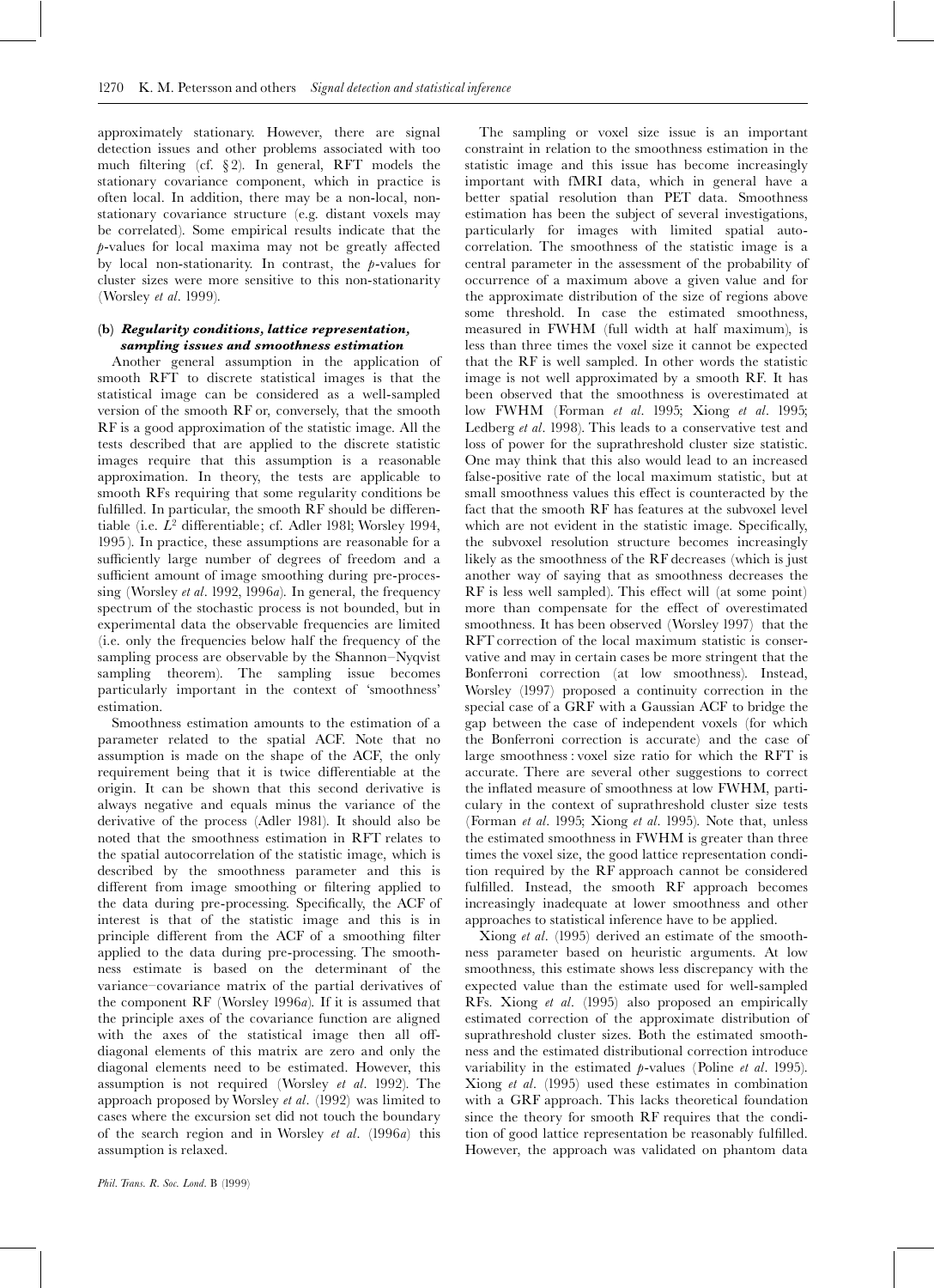and on simulated two-dimensional (2D) Gaussian white noise processes convolved with a Gaussian kernel giving rise to a Gaussian ACF (which seems to be a good approximation for appropriately filtered fMRI data). There was fair agreement between the estimated and observed results (Xiong et al. 1995). Related work has been carried out by Forman et al. (1995). They derived a modified estimate of the smoothness parameter that was used in combination with a Monte Carlo approach (cf.  $\S7(c)$ ). The modified estimate shows less discrepancy to the expected value than the estimate used for wellsampled RFs. However, as already indicated, smoothness is a concept from the theory of smooth RFs and the use of this concept in situations when this theory becomes increasingly inadequate requires careful validation.

Recent developments in RFT are related to the issue of continuity corrections. Results have been derived for GRFs while the results for t- and F-fields are still unknown (K. Worsley, personal communication). In the case of GRFs, the results are not much different from the minimum of the Bonferroni and the Adler threshold (K. Worsley, personal communication). The results from RFT are applicable under the assumption of good lattice representation. To achieve this, one possibility is to filter the data and another is to use a supersampling interpolation approach (Friston et al. 1996). If the underlying biological signal can be considered continuous, the sampled volume can be interpolated to ensure that the FWHM is three times larger than the voxel size, a value for which the original smoothness estimation is accurate. The interpolation kernel used should reflect the *a priori* hypotheses about the smoothness of the underlying process, although it is unlikely that the choice of the interpolation kernel will make very much difference in actual analyses. In the case of fMRI data, the best way is sinc interpolation, but this does not quite maintain stationarity. Instead, the highest possible frequency should first be filtered out and then sinc interpolated so that exact stationarity is preserved (K. Worsley, personal communication).

#### (i) Robustness of the smoothness estimate

The estimation of the smoothness parameter should be independent of experimentally induced effects. Smoothness estimation should generally be made on the residual images. Worsley et al. (1992) estimated the smoothness on the difference images minus the average difference image divided by the global variance estimate (i.e. the residuals). Under the assumption that the global variance estimate can be regarded as the true global variance (because of the large number of degrees of freedom implicated), these difference images then have the same variance structure as the underlying component fields. In a general linear model context, the residual image corresponds to the original image data minus all model effects and after standardization to unit variance at each voxel. Since the estimated voxel variance is used to standardize the residual fields resulting in additional noise in the estimated component fields, a correction for the degrees of freedom is necessary (Worsley et al. 1992; Worsley 1996a).

It is important to note that the smoothness estimate itself is the realization of a random variable (Poline *et al.* 1995). Poline et al. (1995) gave an approximate expression for the variance of this estimator. When estimated on a single image, the variability of the resulting corrected p-value is found to be moderate (i.e. s.d. $(p)/E[p]$  is of the order of  $20\%$ ). Averaging the estimation over several residual images can reduce this variability. In fMRI where the number of volumes per subject can be very large, it is necessary for practical reasons to limit the number of residual images on which this estimation is performed. The estimate is expected to be very stable when performed on more than 60 residual images. However, the appropriateness of the estimate depends on the adequate fit of the statistical model at a sufficient number of voxels.

#### (c) The Gaussian assumption and Gaussianized t-fields

The Gaussian assumption is fundamental to the results derived by Adler (1981) and Worsley et al. (1996a,b). The RFs are assumed to be smooth stationary standard GRFs. That is, the marginal distributions are assumed to be multivariate Gaussian with zero mean, unit variance and with the same covariance structure for any pattern of locations regardless of position within the field. Even if the expected value for the Hadwiger characteristic is given for any RF (Worsley 1995), the actual computation of this requires a known parametric form of the marginal distributions of the RF. The corrections proposed in the unified approach (Worsley et al. 1996a) assume either Gaussian,  $\chi^2$ -, F- or t-fields (see also Worsley 1994). In some sense, all these are based on the multivariate normal assumption since  $\chi^2$ -, F- and t-fields are constructed from GRFs.

The multivariate Gaussian assumption is difficult to verify for FNI data. However, sufficient image smoothing, a sufficient number of effective degrees of freedom and the multivariate central limit theorem (Billingsley 1995) lend support to the approximation. On the other hand, it is fairly simple to test for normality in each voxel of the residuals. These tests have so far not indicated significant departure from the Gaussian assumption (Poline & Mazoyer 1993; Holmes 1994; Aguirre et al. 1998;), but the issue is to test for the multivariate Gaussian behaviour of any set of voxels. As suggested by the central limit theorem (Billingsley 1995) and the fact that the PET reconstruction process (filtered back projection) implies summations of a large number of Poisson distributed count data, the regional activity in reconstructed PET images is expected to be approximately Gaussian distributed. Further, it has recently been shown that, as the projection counts approach infinity, the reconstructed images will become multivariate and normally distributed, given that PET projection data are Poisson distributed (Maitra 1997). However, in the case of low-count PET data there may be departures from normality. An attractive alternative is to cross-validate the smooth RF approach through comparison with non-parametric procedures (Nichols & Holmes 1999).

Empirical validation of the RFT results for  $t$ -,  $F$ - and  $\chi^2$ -fields with large degrees of freedom is computationally demanding. Many GRFs have to be simulated and then combined, this process being replicated a great number of times to obtain a reasonable estimate of the number of level crossings for high thresholds, so that the tails of the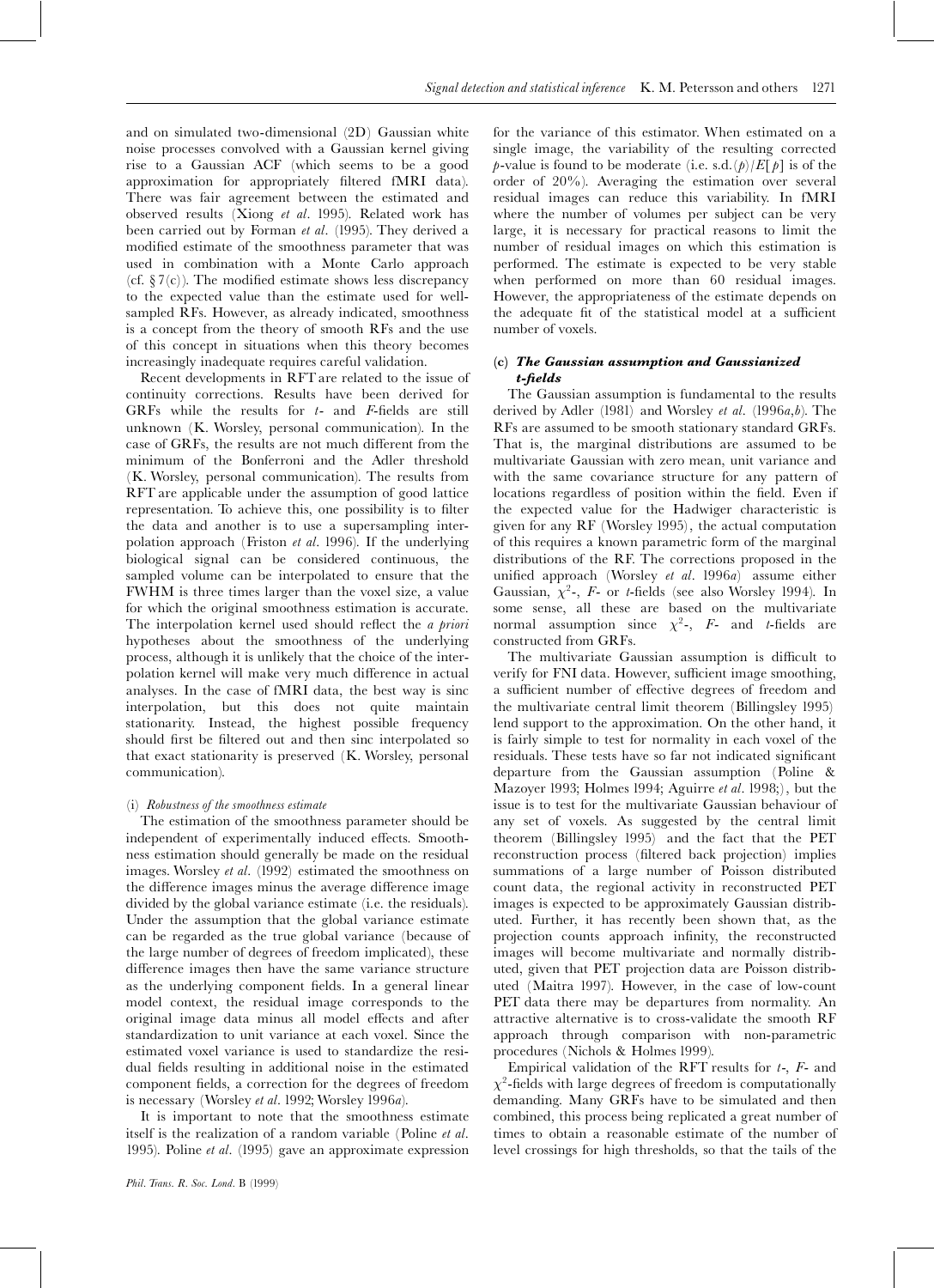probability distributions are well estimated. In this context, it should be noted that Gaussianized t-fields are fundamentally different from GRFs (Worsley et al. 1992, 1996a; Worsley 1994; Worsley & Vandal 1994; Cao 1999), since in general the marginal distributions are not multivariate Gaussian. In principle, this implies that Gaussianized t-fields cannot be directly simulated by GRFs. Approximating Gaussianized t-fields with GRFs, without appropriate corrections will lead to an increased falsepositive rate of the local maximum statistic for small to moderate degrees of freedom (i.e. 10-40 d.f.; cf. Worsley 1994, 1997; Worsley et al. 1996a), while the opposite is the case for the suprathreshold cluster size statistic (Cao 1999). For example, at 40 d.f. and a search volume of  $1000 \text{ cc}$ , a nominal  $5\%$  false-positive rate of the local maximum statistic corresponds to an actual test size of 6.9% (i.e. the true false-positive rate). This implies that at low degrees of freedom it is preferable to use the results on t-fields directly rather than attempt to Gaussianize the  $t$ -field.

#### (d) Global variance pooling

The assumption of unequal voxel variance across the brain volume has not always been rejected in PET data (Worsley et al. 1992, 1996a). However, there is evidence that this assumption is not generally tenable (Holmes et al. 1996; Worsley et al. 1996a), particularly for fMRI data (Worsley *et al.* 1997*a*). This would imply the use of *t*-field results but, more often than not, these will be catered for by GRF theory after Gaussianization when the number of effective degrees of freedom is sufficiently large. As a curious observation, the global pooling of variance may have adaptive signal detection properties, that is, possible underestimation of variance in activated areas in combination with overestimation in non-activated areas, enhancing the contrast between activated and nonactivated regions. There are some indications that the stationary variance assumption may be less problematic in relation to the false-positive rate for PET data (Grabowski et al. 1996; Worsley et al. 1996a). In an empirical study, no false-positive activations were observed and the replicability (as measured in this study) was no lower when compared to other methods investigated (Grabowski et al. 1996). The pooled variance approach seems to tolerate variations in the voxel variance of  $ca. 8\%$ , while the local approach seems to tolerate variations in the variance between experimental conditions of ca. 6% reasonably well (Worsley et al. 1996a). In the case of low degrees of freedom it would be attractive to be able to use the pooled variance estimate, thereby obtaining a more reliable variance estimate. There are some indications that using a pooled variance estimate may give results that are more reproducible compared to using voxel variance estimates (Hunton et al. 1996; Strother et al. 1997). Since a statistic image is constructed by dividing the estimated signal image by the estimated standard deviation, any noise in the variance image is propagated to the statistic image. In particular, this is a problem for *t*-statistic images with low degrees of freedom, even though the signal image may be smooth. Since the variance image is noisy at low degrees of freedom, this implies instability in the location of the local maximum statistic (Taylor et al. 1993; Grabowski et

al. 1996; Holmes et al. 1996; Hunton et al. 1996). The properties of such noisy statistic images are not well approximated by those of a smooth RF with the same smoothness, since the smooth RF may have subvoxel resolution features. The net result is that the RF approach is conservative for voxel level inference at smaller degrees of freedom. A preferable strategy in this case would be to pool the variance estimates locally, effectively smoothing the variance image. However, this requires a non-parametric approach to statistical inference (Holmes et al.  $1996$ ).

#### (e) The high threshold assumption

As previously noted, the expected Euler characteristic approximates the probability of detecting a local maximum above a given threshold, when the given threshold is high (Worsley 1996 $b$ ). Thus, it is necessary to use high thresholds in order for the  $p$ -value used for significance evaluation to be a good approximation. The approximation appears to be accurate for high thresholds such that the  $p$ -value is less than 0.2 (Worsley *et al.* 1996*a*). At lower thresholds the expected Euler characteristic approximates the expected number of local maxima. In fact, the approximation of the expected number of local maxima by the expected Euler characteristic turns out to be a very good approximation (Adler 1998).

#### $(f)$  Cluster size tests

One may argue that suprathreshold cluster size tests are useful when areas of neural activity will give rise to signal changes in contiguous voxels. In this situation, the suprathreshold cluster size tests may be more sensitive than the local maximum statistic, since cluster size tests do not have localizing power at the voxel level. To derive the approximated distribution for the cluster size above a given threshold, that is the probability of getting  $\epsilon$  or more clusters of size  $k$  or larger, additional assumptions have to be made (Friston et al. 1994b). First, to derive the approximate distribution of the suprathreshold cluster size under the null hypothesis, the occurrence of clusters is approximated by a Poisson process, with the expected number of clusters given as the expectation of the Euler characteristic (Adler 1981, theorem 6.9.3). An approximation of the distribution of cluster size for high thresholds was given by Nosko (1969), parameterized to match the known expected region size. Combining these two results yields the distribution of the maximal suprathreshold cluster size. Simulation studies indicate that the empirical results are well approximated by the theoretical results (Friston et al. 1994b). Simulations have only been carried out at one threshold defining the clusters and for relatively large smoothness values. Since boundary corrections have so far not been developed in this context, it is important that the search volume is large compared to the smoothness of the statistical image. However, the results are likely to be conservative, since if the volume is small then the boundaries will tend to reduce the size of clusters. The assumptions for the set level of inference are essentially the same (Friston et al. 1996).

#### (i) The bivariate suprathreshold conjoint test

The bivariate conjoint test was designed to detect signals that are either focal or have a large spatial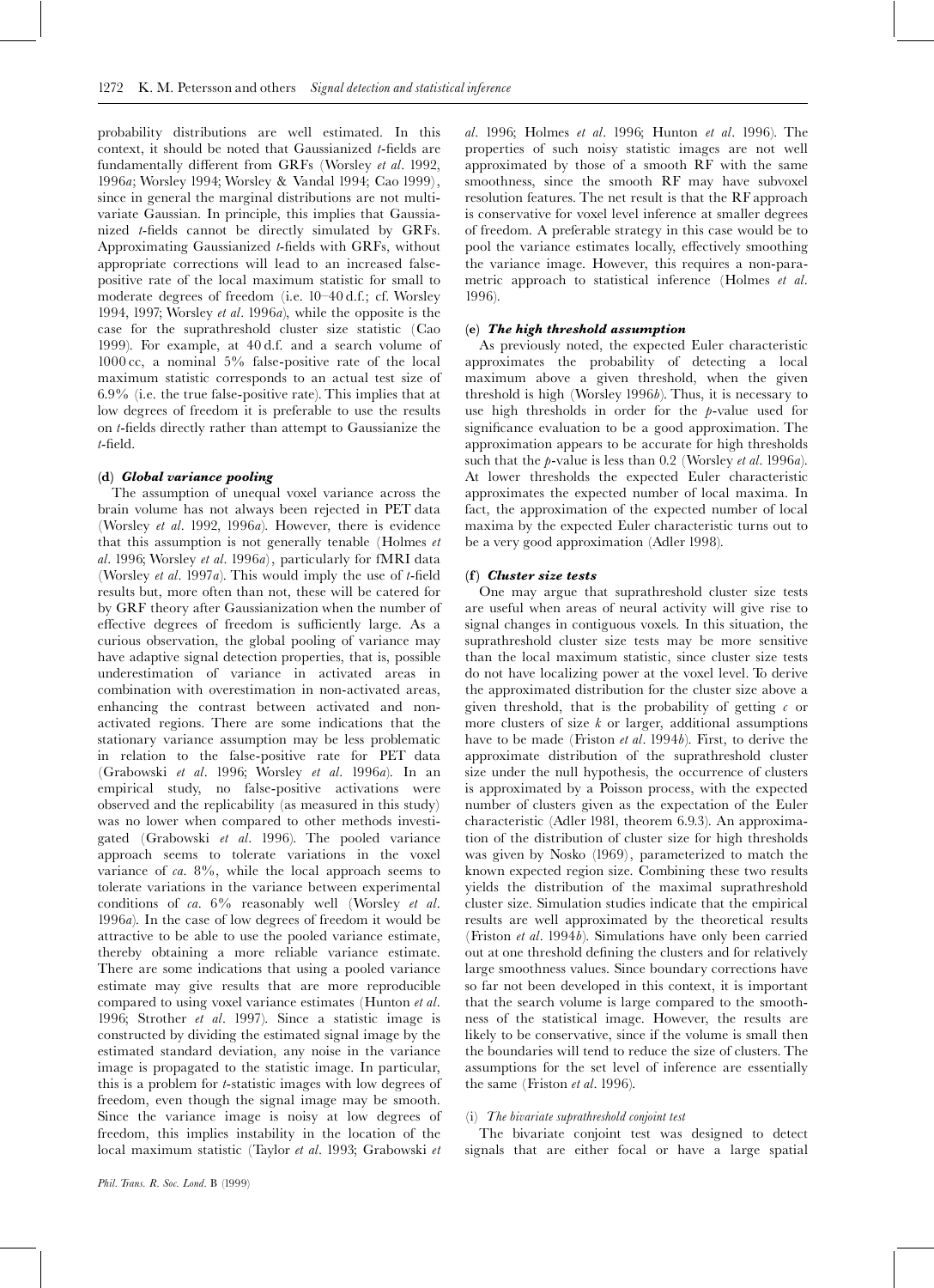extent. It can be viewed as a way to correct for a twotests procedure (maximal intensity and spatial extent). The derivation of an approximate bivariate distribution for the maximum value and the suprathreshold spatial extent of a cluster defined by thresholding require the additional hypothesis of a Gaussian ACF for the GRF (Poline et al. 1997). It uses the form of the distribution of the peak height above a threshold and an approximation of the shape of the RF around local maxima. Simulation studies indicate that the derived approximate distribution works reasonably well (Poline et al. 1997). The Gaussian ACF approximation is expected to perform well in the vicinity of local maxima; however, its robustness to variability of the assumed kernel shape remains to be demonstrated.

# $(g)$  RFT: a short summary

To summarize, the RFT has proved versatile in testing a number of statistics, such as the local intensity (maximum), the size of regions above a given threshold or the number of regions larger than a given size. The approach makes no or little assumption about the shape of the covariance function but assumes a stationary multivariate Gaussian distribution for the component fields, generally assessed on standardized residual images. Automatic procedures to verify such assumptions may take the form of multivariate analysis and tests on the standardized residuals (Poline et al. 1998). The smooth RFT approach has been extensively validated on simulated data, which fulfil the assumptions of the approach and, hence, assess the theoretical approximations made. Validation using simulated data fulfilling the assumptions does not indicate the robustness of the method and it is seldom investigated how well a given FNI data set fulfils the assumptions of the RFT approach, the principle problem being the generation of enough representative real data characterizing a given null hypothesis. However, empirical studies using real null data have been reported indicating that the RFT approach gives reasonably accurate results (Aguirre et al. 1997; Zarahn et al. 1997). In addition, investigations of the robustness and characterization of inherent limitations of the RFT approach, with respect to the various assumptions and parameters, have been carried out, for example degrees of freedom (Worsley et al. 1992), smoothness estimation (Poline et al. 1995) and variance heterogeneity (Worsley et al. 1996a). Alternatively, nonparametric methods may be used as benchmarks for cross-validation of the RFT approach (Nichols & Holmes 1999).

#### 5. SCALE SPACE APPROACHES

The matched filter theorem indicates that a matching filter optimizes detection sensitivity (cf.  $\S 2(b)$ ). This also implies that a particular choice of filter biases the detection sensitivity towards signals of a certain shape and size. For sufficiently different signals the filter choice will be suboptimal and reduces detection sensitivity. Note also that the detection sensitivity of the local maximum statistic may in general be more sensitive to an optimal filter choice than, for example, the suprathreshold cluster size statistic. Empirical studies have indicated that filtering or image smoothing may modulate both the observed effect size and statistical power (Van Horn et al. 1998), while theoretical work indicates that an inadequate filter choice can drastically reduce the detection sensitivity (Poline & Mazoyer 1994b; Worsley et al. 1996b). In addition, experimentally induced signals at different locations of the brain often differ both in size and shape, precluding the existence of a single optimal filter. A multifiltering approach has been suggested (Poline & Mazoyer 1994 $\epsilon$ ) as a solution to these problems. The multifiltering approach commonly uses a scale or parameter family of filters (e.g. isotropic Gaussian kernels parameterized by FWHM or filter width). This creates a scale space, that is, a scale dimension is added to the common Euclidean 3D space and the resulting fourdimensional scale space is then searched for signals. The multifiltering approach is less biased with regard to detection sensitivity than a single-filter approach; it may increase the overall detection power (unless prior information on the signal size or shape is available) and provide information on the actual signal size. Multifiltering implies an extended search compared to the single-filter approach; therefore, the critical thresholds need to be adjusted to control the false-positive rate appropriately, accounting for the additional non-independent multiple comparisons over the scale dimension.

The multifiltering approach of Poline & Mazover  $(1994c)$  depends on the prior selection of a finite number of filter widths. Poline & Mazoyer (1994a,b,c) also suggested combining the multifiltering with a hierarchical decomposition technique and a Monte Carlo approach to statistical inference (cf.  $\S$ 7). An alternative scale space approach for PET data has been described by Worsley et al. (1996b). This approach solves the inference problem for a smooth stationary GRF, assuming approximately homogenous voxel variance and using the pooled variance estimate. In addition, the spatial ACF is initially approximated as a Gaussian estimate with subsequent non-Gaussian corrections. Extensions of this approach to t-fields appear theoretically difficult (Worsley et al. 1997a; Worsley 1999). Worsley et al. (1996b) suggested that a work around may be to create a  $t$ -image at the highest resolution, Gaussianize by pointwise transformation and then smooth this  $\mathcal{Z}$ -image to the various resolutions. The notion is that the smoothed Gaussianized  $t$ -field may be adequately approximated by smooth stationary GRFs. Since the images are supposed to be sampled versions of a continuous process, an interpolating supersampling approach may improve the approximation. This latter approach may be applicable to fMRI data. Since the extent of the inherent spatial ACF of fMRI data is commonly limited compared to PET data (Forman et al. 1995; Frackowiak et al. 1997), the ACF of the smooth statistical image should be well approximated by a Gaussian ACF. However, recent developments in RFT (Worsley 1999) extend the scale space approach to  $\chi^2$ fields. This approach has applications to fMRI data with spatially varying haemodynamics (Worsley et al. 1997a) and offers a parametric alternative to the approach suggested by Bullmore et al. (1996).

In summary, there may be situations in which the loss of overall detection sensitivity with the single-filter approach due to variable signal size may be comparable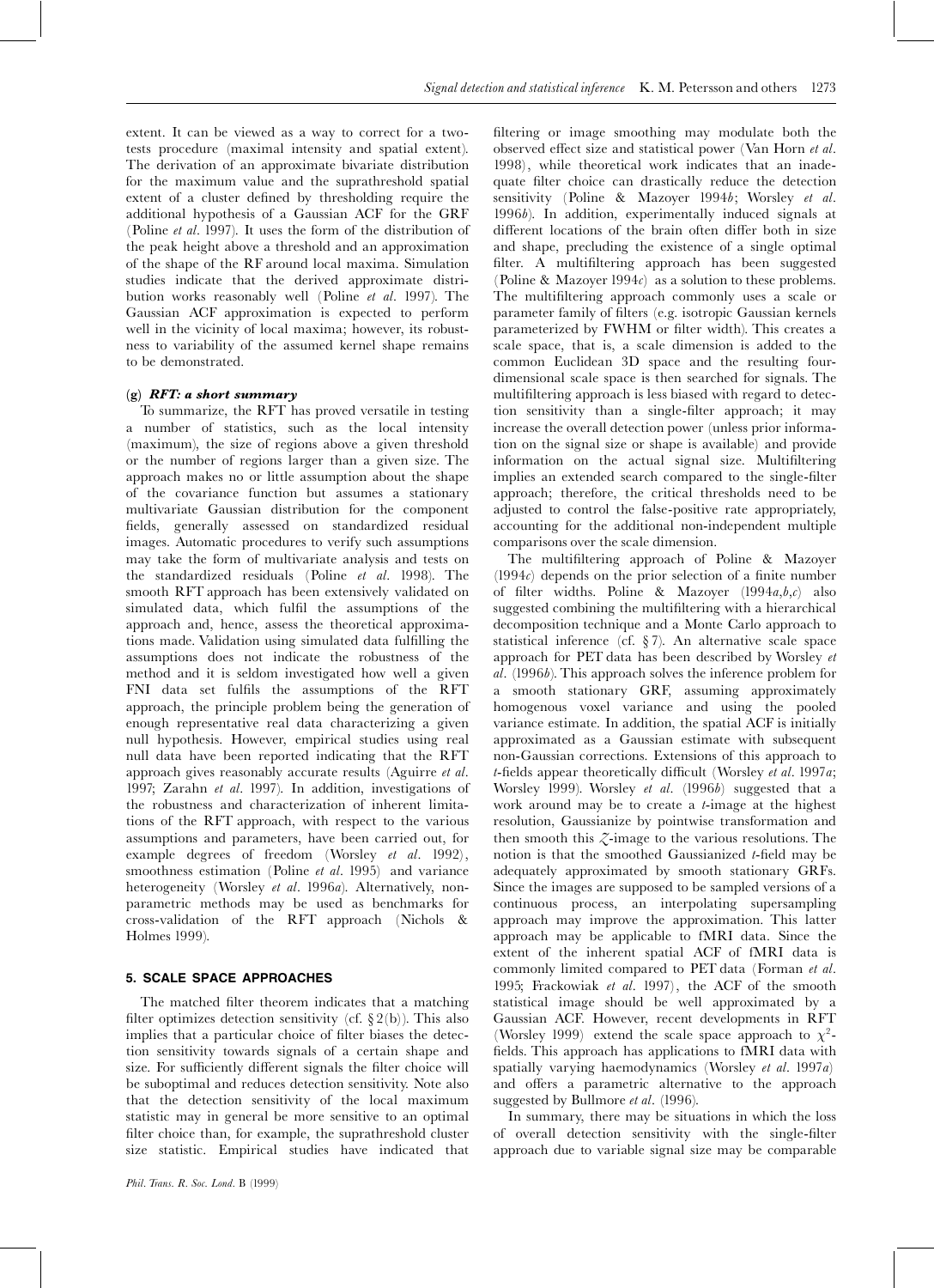to the cost of testing a range of filters. However, to take advantage of this requires prior information. When there is limited prior information on the shape or spatial extent of the activation, a scale space approach allows a less biased detection sensitivity and the overall detection sensitivity can increase (Poline & Mazoyer  $1994b,c$ ; Worsley et al. 1996b). The scale space approaches suggested so far have used 3D Gaussian convolution kernels that may not be optimal for all regions of the brain. Future developments may include nonlinear scale space approaches, allowing for adaptive or anisotropic filtering optimized for the underlying anatomical structure. Different measures in linear scale space have been suggested, accounting for different anatomies (Coulon et al. 1997). It should be noted that filtering increases the detectability at the expense of resolvability, that is, filtering may slightly dislocate activations or fuse adjacent activations. However, fused activations may be detected as bifurcations in scale space (Worsley et al. 1996b). Currently, no non-parametric scale space approaches have been proposed, but in principle could offer the relaxation of specific assumptions, including Gaussian ACF and equal voxel variance.

#### 6. NON-PARAMETRIC APPROACHES

As previously described, statistical hypothesis testing requires knowing the distribution of the test statistic under the null hypothesis. There are situations where the assumptions that justify a specific form or parametric family of null distributions are untenable or difficult to verify. In those cases non-parameteric tests are an important alternative. Instead of assuming a particular parametric form, non-parametric tests derive the null distribution empirically. Fisher (1935), arguably the progenitor of modern statistics, introduced the randomization test early this century as a fundamental tool of statistical inference. However, the computational demands of the randomization test were then too great for all but the simplest problems and, hence, they enjoyed little use until recent advances in computing made them more accessible. In this section we will review nonparametric tests, the permutation and randomization test in particular and indicate how the non-parametric approach has been applied in FNI.

The hypothesis-testing framework is the same as described above. A statistical model is defined, the parameters estimated, a null hypothesis defined and a test statistic calculated. The distinction between parametric and non-parametric tests lies in calculation of the  $p$ -value. For the parametric test the assumptions provide a parametric or analytical null distribution, while for the non-parametric test the null distribution is determined from the data. The fundamental idea is that of exchangeability under the null hypothesis. Data are exchangeable if permutation of data or its labels does not change the distribution characterizing the experiment. Specifically, a set of random variables is exchangeable if (and only if) their joint distribution is invariant with respect to permutations of the random variables. Thus, if the data are exchangeable under the null hypothesis, each test statistic value computed from each permutation of the data is equally likely. A distribution of equally likely statistical

Phil. Trans. R. Soc. Lond. B (1999)

values is then used to assess the extremity of the observed statistic value: the  $p$ -value is the proportion of the permutation distribution greater than or equal to the observed statistic. An important characteristic of randomization or permutation tests is that they are exact if the assumption of exchangeability is fulfilled under the null hypothesis.

There are two possible justifications of exchangeability, either from randomization in the experimental design or by post hoc assumption. Obviously the former is preferred, but it is not always possible to achieve. When there is no randomization the test procedure is called a permutation test. (We will use the term permutation test from here on unless a distinction is needed.) In some cases there may be implicit sources of non-exchangeability even under the null hypothesis. For example, if there is a temporal trend in the data, the data would not be exchangeable, even if no experimental effect or activation is present, since subtracting early data from late data will create a larger expected activation than a more temporally balanced subtraction. Another important example of non-exchangeability under the null hypothesis is the temporal autocorrelation of fMRI data (Zarahn et al. 1997). It should be noted that, in a design with few replications or a multisubject analysis with few subjects, there are few ways to permute the data and, hence, the permutation distribution will be discrete or coarse. For example, if there are just 20 possible permutations, then the smallest possible *p*-value is  $1/20 = 0.05$ . A practical limitation of the permutation test for PET data is the need for numerous permutations.

Another key strength of non-parametric methods is that they allow the use of non-standard test statistics with unknown parametric forms. Holmes et al. (1996) demonstrated this with their permutation test for PET data. In particular, by using the distribution of maximal statistics their test gave strong control of the image-wide falsepositive rate without any RF assumptions (cf.  $\S 3(b)$  for a description of strong control). They also used the smoothed variance *t*-statistic, called the pseudo *t*-statistic. Since PET data often have rather limited degrees of freedom, this will result in poor variance estimation, resulting in a noisy variance image. The noisy variance image translates into a noisy  $t$ -image, even if the mean difference image is smooth. The pseudo t-statistic smoothes the variance image locally, decreasing the uncertainty of the variance estimates (possibly) at the cost of increased bias. Whilst there are RFT results for Gaussian,  $t$ -,  $F$ - and  $\chi^2$ -images, there are none available for the pseudo *t*-image. However, a non-parametric approach makes it possible to use the pseudo  $t$ -statistic and assess the significance of local maxima in pseudo timages. Recently, this work has been expanded to encompass more experimental designs, as well as the suprathreshold cluster size statistic (Nichols & Holmes 1999).

Application of the permutation test to fMRI is hampered by temporal autocorrelation. A possible approach to temporally correlated data is to model the temporal autocorrelation appropriately. For example, Bullmore et al. (1996) used a parametric first-order autoregressive model to account for the autocorrelation and then decorrelated or whitened the data. Since null data were found to fit known parametric null distributions poorly, a non-parametric method was used. Since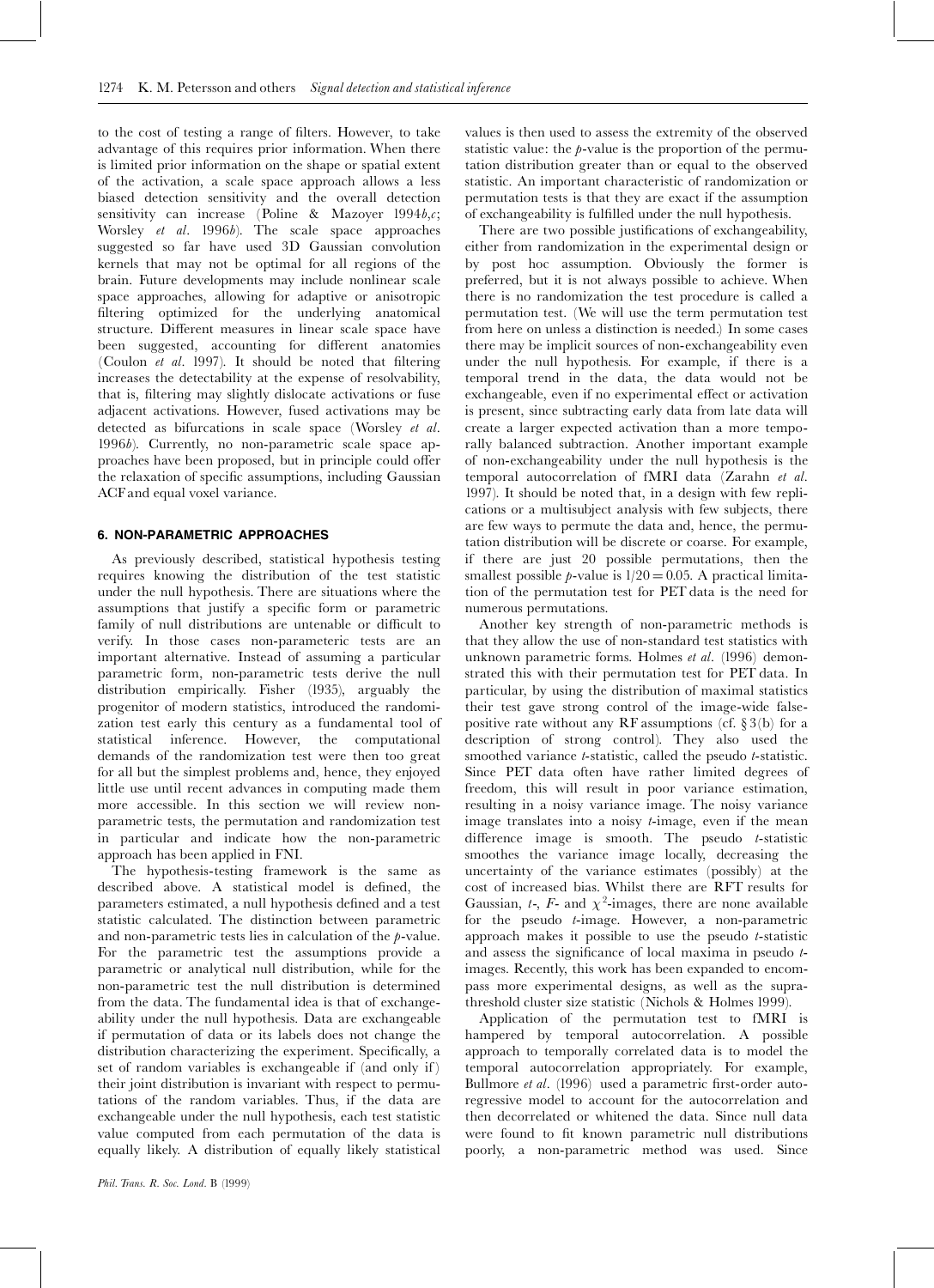whitened data are approximately exchangeable, permutation distributions were created by permuting the whitened data. (The whitened data are not perfectly exchangeable because the temporal autocorrelation parameter used to whiten the data is just an estimate, instead of true, unknown autocorrelation.) In addition, the assumption that the null distribution is the same for all voxels was introduced, the results pooled over the whole search volume and, hence, only ten permutations were calculated at each voxel. This assumption is questionable, particularly in the light of more recent work (cited below). Furthermore, the central problem of multiple comparisons was not addressed, except to report the image-wide false-positive rate in pixels. Finally, Bullmore *et al.* (1996) presented a means of assessing the pixelwise power of the method, which is a rare finding in the FNI literature.

Locascio et al. (1997) suggested time-series analysis in the time domain in combination with resampling methods, following an approach similar to Bullmore et al. (1996). In brief, temporal autocorrelation was estimated using a parametric model and, based on this estimate, the data were whitened; the whitened data were then submitted to a permutation test for statistical inference. Specifically, the parametric model used was a combination of the general linear model and an autoregressive model of arbitrary order; through model selection techniques they found that different autoregressive orders were necessary in different voxels. In order to handle the multiple comparisons problem and gain strong control of the imagewise false-positive rate, they used the maximal *t*-statistic and a permutation test.

Finally, it has been noted that exchangeability of the experimental labels is sufficient for a valid permutation test. For example, Liu et al. (1998) analysed fMRI data from an 'oddball' paradigm study, where stimuli are presented rapidly and the target stimuli are presented infrequently. Since the pattern of target stimuli was random, exchangeability of the experimental labels of 'target' or 'non-target' were guaranteed regardless of the temporal autocorrelation structure. This approach also applies to block-design fMRI studies when the blocks are randomized.

In general, non-parametric approaches make minimal assumptions on data and offer great flexibility in the choice of test statistics. In fact, any test statistic may be used; Bullmore et al. (1996) used the experimental frequency power and a non-parametric approach because there was no satisfactory parametric form available. Likewise, Holmes et al. (1996) used the pseudo t-statistic and a non-parametric approach because there was no parametric form at all. The cost of non-parametric tests is a computational one, though for PET data this is not excessive (Nichols & Holmes 1999). In addition, since there may be implicit sources of non-exchangeability even under the null hypothesis, care has to be taken to ensure that data are at least approximately exchangeable.

#### 7. MONTE CARLO APPROACHES

In this section the Monte Carlo approach to statistical inference is introduced and some necessary conditions for this approach to be valid are discussed. Three different Monte Carlo methods that have been applied to FNI data are described. In general, Monte Carlo methods have changed the field of statistics, taking problems that were intractable and providing straightforward approximate and pragmatic solutions. The Monte Carlo or empirical simulation approach to statistical inference is conceptually simple. A test statistic that characterizes the phenomenon of interest is chosen and the noise distribution, that is, the distribution under the null hypothesis, is approximated on the basis of simulated data. This presupposes that all relevant aspects of noise or null conditions are captured in the simulations. The simulated null distribution is then used to determine (estimated) critical thresholds for hypothesis testing and significance assessment. In FNI applications of this approach, discrete statistic images are simulated which are assumed to approximate the real statistic fields under the null hypothesis. These simulated realizations are then used to characterize the (simulated) distribution of the test statistic by plotting frequency data. Like non-parametric approaches, this approach offers great flexibility in the choice of parameter ranges (e.g. degrees of freedom and smoothness) and test statistics.

In general, Monte Carlo approaches are critically dependent on accurate characterization and modelling of null hypothesis conditions. Since the extreme tails of the simulated probability distributions have to be estimated with high precision, a large number of simulated realizations of the null hypothesis conditions are needed. High precision in the tails is necessary in order to determine the critical level for the chosen test statistic with sufficient accuracy. The validity of the Monte Carlo approach to statistical inference depends crucially on how well the simulated distributions approximate the real null distributions. In order to yield valid approximations, all the important sources of variability represented in the imaging process under null conditions have to be characterized and modelled appropriately. In the case of FNI this includes physical, physiological and cognitive sources of variability. The principal problem is thus to characterize the null conditions adequately. The difficulties lie in determining what are the relevant null conditions and how to characterize these and measure the relevant aspects of the null conditions in terms of variability sources.

The applications of the Monte Carlo approach to FNI data described have attempted to simulate stationary discrete statistic images, of which the marginal distributions and the spatial ACF are assumed to match image noise or null conditions. In effect, the first two moments characterizing the random image are matched and the form of the marginal distributions and the spatial ACF have either been assumed or estimated from noise images. In the case of PET, there is often not enough null condition data to estimate the relevant properties of null data for a given experiment with a particular set of subjects reliably. Instead, simplifying assumptions or approximations become necessary. However, in the case of fMRI, it may be possible to generate enough null data under suitable conditions. Furthermore, since data from different studies are likely to show different characteristics, new simulations are required for each new experiment or study population, with appropriately matched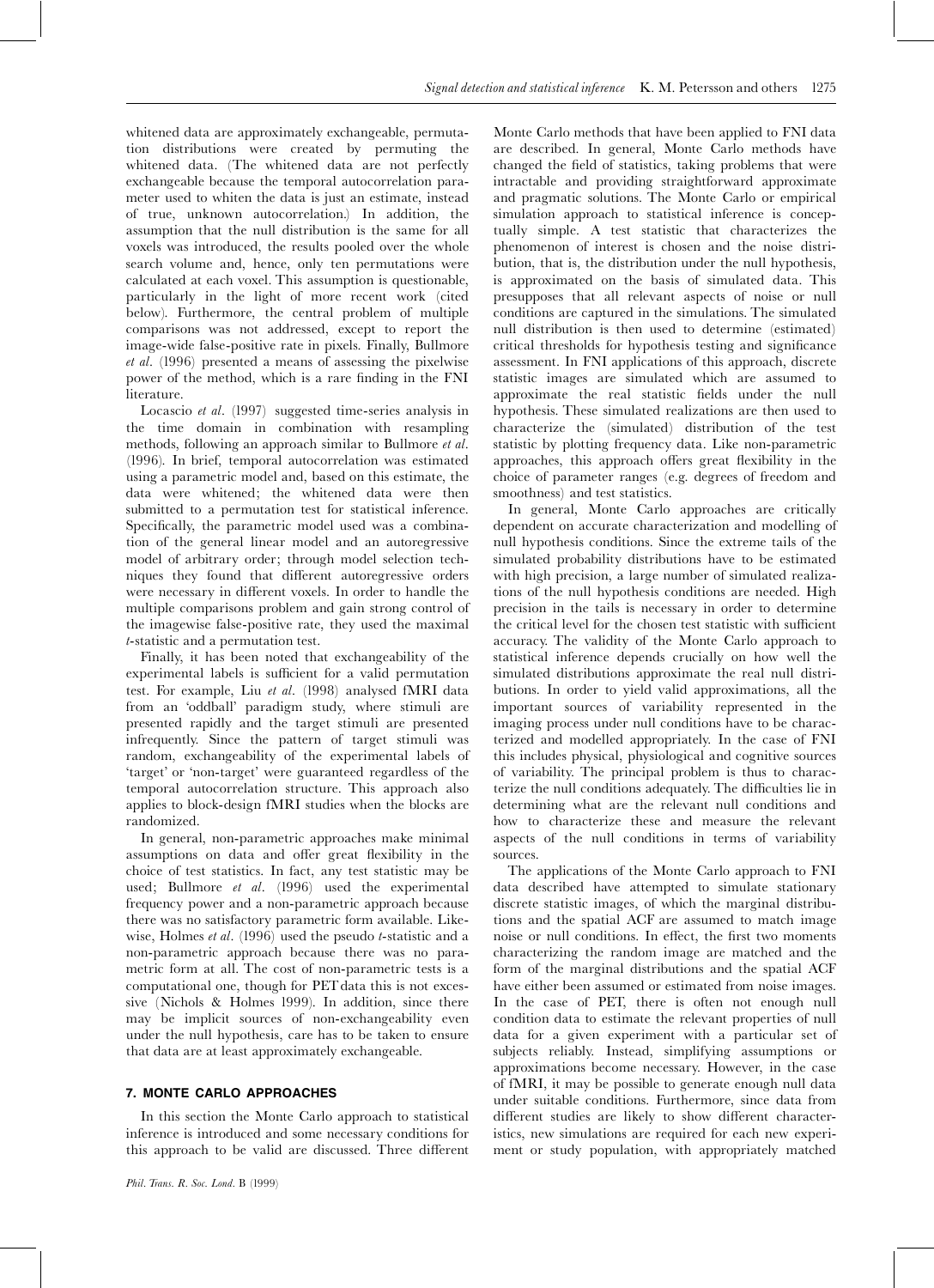parameters estimated on null data relevant to the new experiment or study population. In addition, robustness issues relevant to the Monte Carlo approaches have so far not been investigated in any detail.

# (a) Suprathreshold cluster statistics, hierarchical decomposition and multifiltering

One of the first Monte Carlo approaches applied to PET data used the suprathreshold cluster size as the test statistic (Poline & Mazoyer 1993, 1994a,b,c). Poline & Mazoyer (1993) obtained the (approximate) distribution of the maximal suprathreshold cluster size by simulations using a Poisson approximation for the occurrence of suprathreshold clusters and assuming a Poisson distribution for cluster sizes at high thresholds. Other simulation approaches using the suprathreshold cluster size statistic have also been described for PET (Roland et al. 1993; Ledberg et al. 1998) and fMRI data (Forman et al. 1995). It is of course possible to use other test statistics, for example any interesting characteristic of the suprathreshold cluster could be used for a suprathreshold cluster test. An example is the excess mass statistic, that is the sum of the voxel values of the suprathreshold cluster (Holmes 1994). In general, when a cluster characteristic  $C$ has been chosen, based on what is deemed a relevant characteristic of the signal, the straightforward approach is to study the maximum of  $C$ , max $[C]$ . This would automatically handle the multiple comparisons problem and also reduces the computational load. None of the proposed Monte Carlo approaches have used the  $max[C]$ -statistic but have instead simulated the distributions related to  $C$ .

One of the drawbacks with the suprathreshold cluster size statistic is that the magnitude of the signal is not considered (Poline & Mazoyer 1994 $a,b$ ). With the cluster size statistic, clusters of the same size will be considered equally likely independent of the magnitude of the voxel values making up the clusters. This implies that a lowintensity cluster of the same size as a high-intensity cluster will be judged as occurring equally often by chance (i.e. under the null hypothesis) which in general is not the case. Instead, high-intensity clusters are generally less likely to occur by chance than low-intensity clusters. This problem is addressed, for example, by the excess mass statistic and was the rationale for introducing the bivariate suprathreshold cluster statistic (Poline & Mazoyer 1994a). The rejection region for the bivariate cluster statistics in the 2D parameter space turns out to be difficult to estimate. In order to solve this problem the Poisson approximation is invoked again. This approximation can only be expected to work well at 'high' isocumulative curves (corresponding to high thresholds in the univariate case), since the Poisson approximation depends on the assumption of rare events. A simpler solution, making the Poisson assumption unnecessary, has been suggested (Holmes 1994, Appendix H, p. 226).

A general problem with any suprathreshold cluster statistic is the fact that an arbitrary choice of threshold determines what type of activations are possible or most sensitively detected. For example, in the case of the cluster size statistic, at low thresholds the critical cluster size will tend to be large and focal activations are not detected; likewise at high thresholds low-level activations will be

Phil. Trans. R. Soc. Lond. B (1999)

missed. The maximum excess mass and bivariate suprathreshold cluster statistics partly solve this problem by remaining sensitive to focal activations at low thresholds. However, part of the problem remains, as no activation can be detected below the chosen threshold. In response to the fact that the arbitrary choice of threshold determines which type of activation is most sensitively detected, Poline & Mazoyer (1994a) suggested the combined use of an image segmentation method called hierarchical decomposition and multifiltering (Koenderink 1984; Lifschitz & Pizer 1990; Ter Haar Romeny et al. 1991). The approach is complicated by the fact that the characteristics of the objects are recursively defined by the decomposition procedure and are thus not independent (Holmes 1994) which is also the rational for choosing a Monte Carlo approach to statistical inference.

Another characteristic of suprathreshold cluster tests is that they only have strong control over false positives at the cluster level but not at the voxel level. This implies that suprathreshold cluster statistics have reduced localizing power: when a cluster is significantly activated this does not give information on which voxels of the cluster are activated. This is particularly problematic when low thresholds are used, since the clusters will be larger, that is, localizing power generally decreases with lower thresholds, but there may be a gain in statistical power (cf.  $\S3(c)$ ) under certain circumstances. Simulations have indicated that this can be the case with fMRI data (Friston et al. 1996). However, the same study also indicated that this might not always be the case with PET data. It is important to note that, in general, the results of power studies are dependent on the nature of the signal present in the data and the method used to detect it. The study of Friston et al. (1996) assumed a spatially distributed signal with no predilection for any particular region of the search volume.

# (b) The cluster simulation method and spatial autocorrelation estimation

In addition to the general limitations of the Monte Carlo approach to statistical inference, the approach of Roland et al. (1993) has several additional shortcomings that have been thoroughly reviewed (Frackowiak et al. 1996; Petersson 1998). There seems to be a consensus that this approach is inadequate and it has recently been revised (Ledberg et al. 1998). Briefly, in the revised approach (called the cluster simulation method) the primary data is smoothed with a 3D isotropic Gaussian filter and balanced noise images (cf. Ledberg et al. 1998) are generated from PET data. The one-dimensional marginal (voxel) distributions are assumed to be approximately Gaussian and a  $t$ -image is created from the balanced noise images. The  $t$ -image is then transformed to a Gaussianized  $t$ -image (which is called a pseudonormal Z-image; cf. Ledberg et al. 1998). This Gaussianized *t*-image is assumed to be stationary and the spatial ACF is estimated directly from this statistical image under the assumption of approximate stationarity. The estimated ACF is used to derive a suitable convolution kernel  $K$ . Simulated normal white-noise  $\zeta$ -images are then convolved with the kernel K and simulated distributions for the suprathreshold cluster size statistic are generated. In effect, stationary Gaussian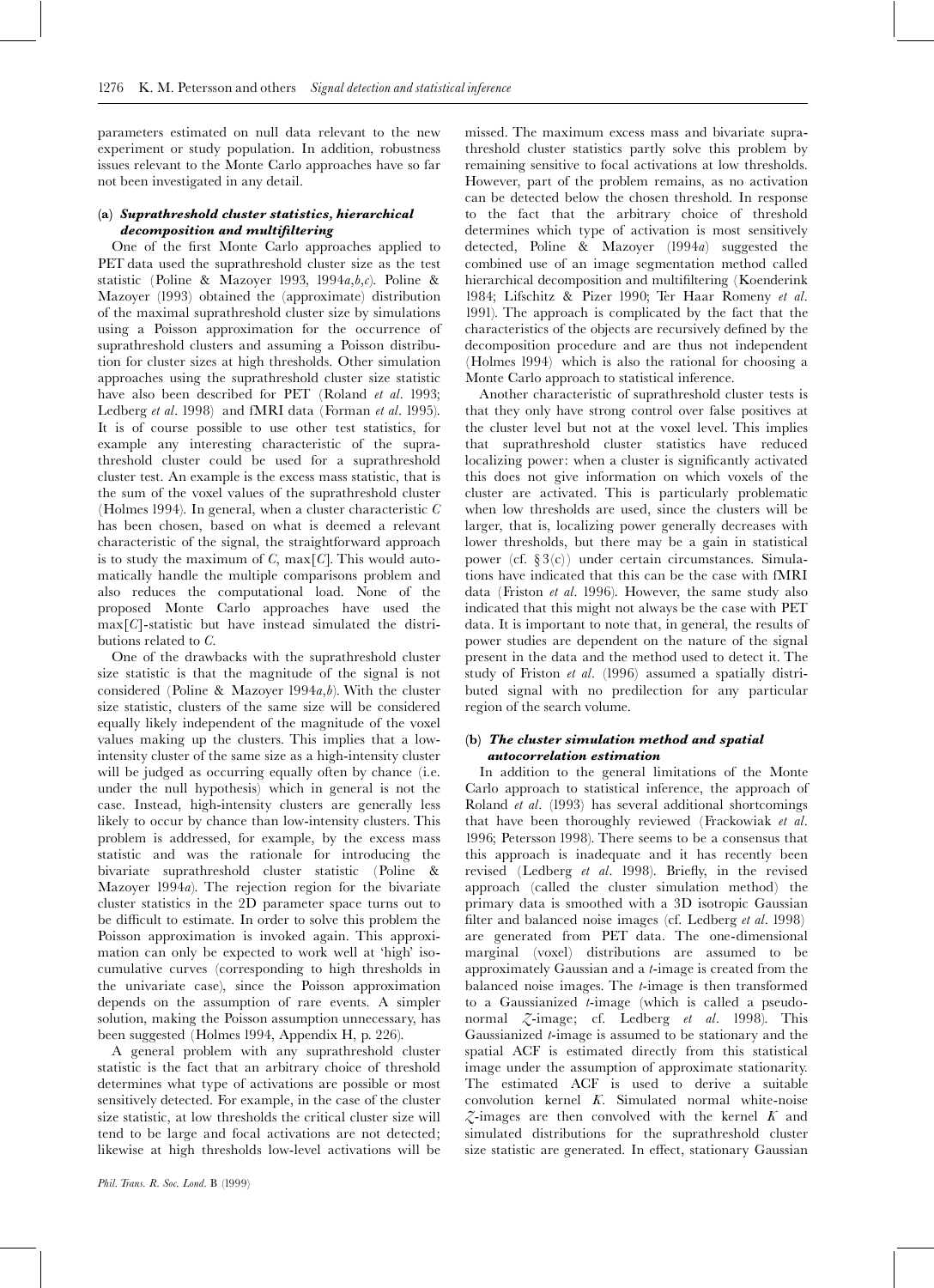$\zeta$ -images are simulated and assumed to approximate the relevant characteristics of the Gaussianized t-image.

The estimated kernel  $K$  and, hence, the simulated distributions are affected by bias and variance of the ACF estimate. The estimator used to estimate the ACF is asymptotically unbiased and underestimates the spatial extent of the true ACF on finite samples (Yaglom 1986; Ledberg et al. 1998). The estimated ACF is truncated at large lags where the ACF is judged not to be significantly different from zero (Ledberg et al. 1998). It should be noted that underestimating the spatial extent of the ACF when the cluster size statistic is used will tend to underestimate the critical levels. If, in addition, the variability of the ACF is appreciable or if the ACF is not reliably estimated, then the critical levels will be unreliable. There are some indications that the critical levels depend sensitively on the ACF (Roland et al. 1993; Roland & Gulyas 1996) and how reliable the ACF estimate is in PET data is an open question. It was suggested that this problem could be handled by inflating the convolution kernel (Ledberg et al. 1998). No procedural criteria for these modifications of the convolution kernel are given and the effects of these manipulations have not been characterized. The variability in the estimation of the ACF is characterized by point estimates of the ACF variance on simulated data. This approach implicitly assumes that there are no other variability sources of the ACF than those that can be well modelled as an interaction between the convolution kernel and white-noise images. Variability sources that possibly do not conform sufficiently well to such a model are structured noise introduced by filtering back-projected, low-count, Poisson-distributed data and different physiological variability sources. This implies that the variability of the ACF estimate on simulated data may differ from the variability of the ACF estimate on real null PET data. However, when the cluster simulation method is compared with simulated reference data, the estimated probability as a function of cluster size appears conservative. There may be several reasons for this. First, the estimated convolution kernel was inflated by adding a constant at small lags. If this manipulation results in an overestimated spatial extent of the convolution kernel, then conservative results are to be expected. Second, Gaussianized t-fields are fundamentally different from GRFs (Worsley et al. 1992, 1996a; Worsley 1994; Cao 1999). In principle, this implies that Gaussianized  $t$ -fields cannot be directly simulated by GRFs. Note that the cluster simulation method simulates discrete GRFs, while the reference distributions were determined on simulated discrete Gaussianized t-fields. Approximating Gaussianized t-fields with GRFs without appropriate corrections will lead to an overestimated false-positive rate of the suprathreshold cluster size statistic and, therefore, lead to a conservative test (Cao 1999), in particular for small to moderate degrees of freedom.

The cluster simulation method was also validated on real PET data. When applicable, non-parametric approaches (making minimal assumptions) may be viewed as benchmark methods for cross-validation of other methods (Good 1994; Edgington 1995). The cluster simulation method was compared with the nonparametric method described by Holmes et al. (1996) (adapted for the cluster size statistic) on a real PET data

set. This comparison indicated that the cluster simulation method tended to underestimate the critical cluster size at lower thresholds, while it tended to overestimate the critical cluster size at higher thresholds (Ledberg et al. 1998). Since new simulations have to be performed for each new data set and these simulations are at least as computationally intensive as the non-parametric method of Holmes et al. (1996) and since the non-parametric approach was used for validation, it seems that the nonparametric method should be preferred when applicable. Finally, in order to extend the cluster simulation method to fMRI data, the method for generating noise images has to be adapted to the fact that fMRI time-series commonly show temporal autocorrelation (Weisskoff et al. 1993; Friston et al. 1994a; Worsley & Friston 1995; Zarahn et al. 1997; Purdon & Weisskoff 1998). If appropriate, null conditions can be defined, an alternative possibility may be to generate real fMRI null data (Aguirre et al. 1997; Zarahn et al. 1997).

#### (c) A Monte Carlo approach to fMRI data

Forman et al. (1995) described a Monte Carlo method for analysing fMRI data, both for spatially autocorrelated and uncorrelated data. Here we comment on the autocorrelated case, since fMRI data often show some spatial autocorrelation. Briefly, the spatial autocorrelation is approximated by a 2D isotropic Gaussian ACF and 2D isotropic Gaussian  $\zeta$ -images are simulated by convolving white-noise  $\zeta$ -images with a suitable isotropic Gaussian convolution kernel. In order to connect to real fMRI data, the filter width of the convolution kernel is estimated from noise *t*-images, which are generated through random pairings within experimental conditions. Finally, the simulated distribution of the suprathreshold cluster size statistic under the null hypothesis is generated based on the simulated data. Signal t-images are generated through random pairings across experimental conditions and the observed cluster sizes are compared with the simulated distribution.

Since the smoothness estimate of Friston et al. (1991) tends to overestimate the kernel width at low spatial autocorrelation of the statistic image, Forman et al. (1995) presented a modified formula to improve the estimation of filter widths close to or below the pixel dimensions (cf.  $\S4(b)$ ). It appears that the filter width is estimated directly from the noise  $t$ -image under the assumption that the *t*-image is sufficiently well approximated as stationary and isotropic (i.e. the spatial ACF is translational as well as rotationally invariant). It is unclear whether it is assumed that the number of effective degrees of freedom is large enough to approximate the  $t$ -image with an isotropic Gaussian Z-image.

Forman et al. (1995) validated their approach against real fMRI data by comparison of the cumulative cluster size distribution from experimental  $(16 \text{ noise } t\text{-images in}$ two subjects) and simulated data. Although there seems to be a fair agreement between the experimental and the simulated cumulative distributions, there are apparent systematic deviations (Forman et al. 1995). Finally, Forman et al. (1995) emphasized that the approach (as described) does not distinguish true signal from systematic artefactual sources of signal. Such sources (e.g. biorhythms and artefacts related to motion) have to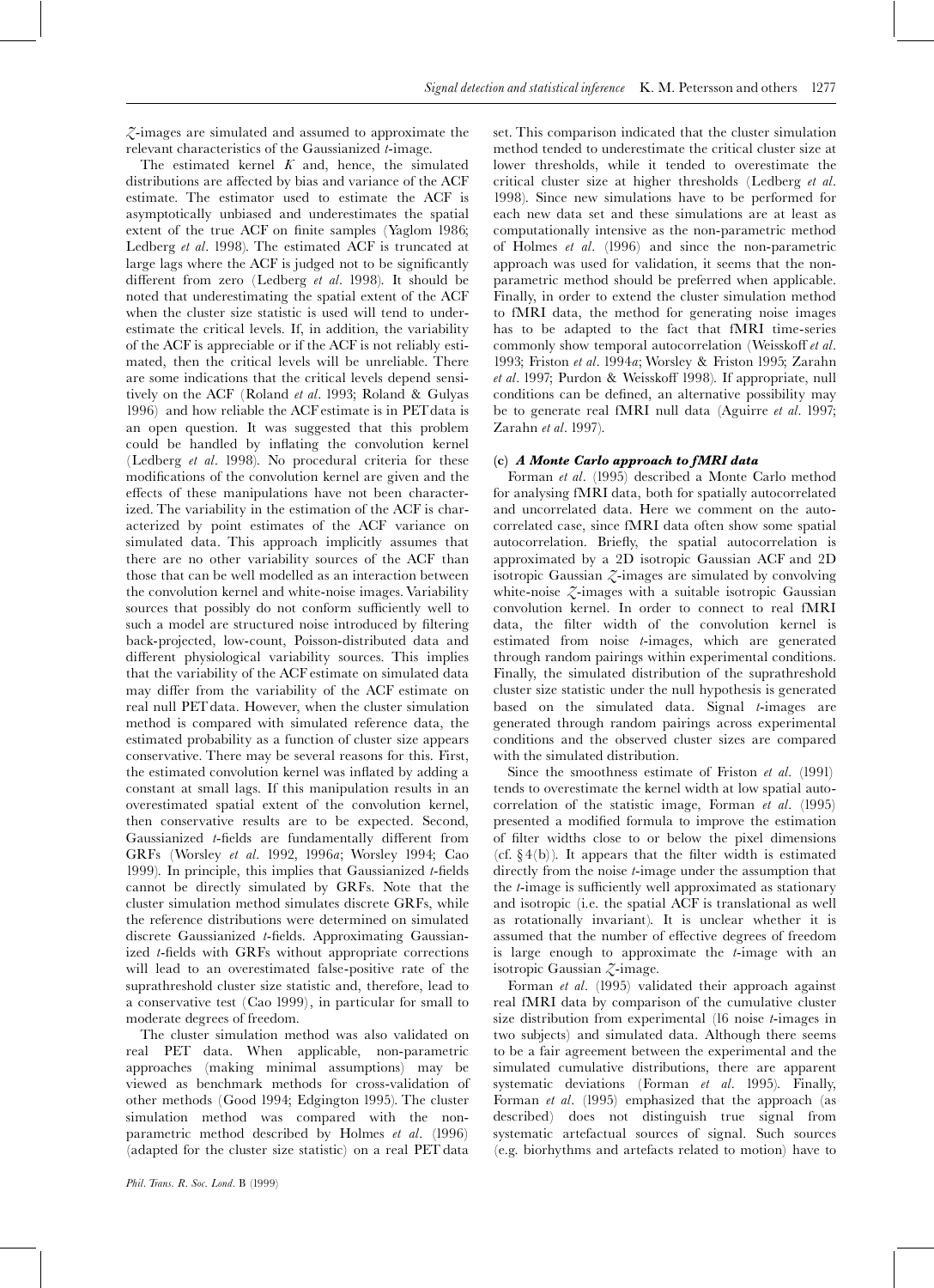be removed or accounted for by some other means, for example pre-processing or modelling.

In summary, Monte Carlo approaches to statistical inference are critically dependent on characterizing and modelling null data adequately. In order to yield valid approximations, all significantly contributing variability sources that are represented in the image process under null hypothesis conditions must be sufficiently well modelled (including physical or instrumental, physiological and cognitive sources). This may put limits on the generalizability of the results from Monte Carlo approaches, since particular characteristics of the null data related to the sample will be simulated. Since the extreme tails of the simulated probability distributions have to be estimated with high precision, a large number of simulated realizations of the null hypothesis conditions are needed. The applications of the Monte Carlo approach to FNI data described have attempted to simulate stationary discrete statistic images, the marginal distributions and spatial ACF of which are assumed to match image noise or null conditions. In effect, the first two moments characterizing the random image are matched and the form of the marginal distributions and the spatial ACF have either been assumed or estimated from noise images. The spatial ACF has either been estimated in its entirety (Ledberg et al. 1998) or under the assumption that it belongs to some suitable predefined class of functions (Poline & Mazover 1993; Forman et al. 1995). In particular, when the suprathreshold cluster size statistic is used, underestimating the spatial extent of significant autocorrelation or the variability of the ACF will tend to make the critical levels for the cluster size statistic artefactually small or unreliable. The robustness of Monte Carlo approaches in relation to different assumptions and the characteristics of real data are at present unknown. In this context, the way null data are characterized and noise images are generated is of central importance.

# 8. CONCLUSION

Functional neuroimaging methods provide experimental access to the living human brain and a framework of well-described theories and empirically validated methods is available. The field of FNI methodology has developed into a mature but evolving area of knowledge and applications have been extensive. In the companion paper (Petersson et al., preceding paper) we discuss some aspects of the complex problem of model selection. In general, model selection is an important central prelude to subsequent statistical inference which depends on sufficiently well-fitting models. Assessing model fit and verification of assumptions are challenging tasks. The scientific process has many features in common with the classic data analytic strategy; there is an intense and fruitful interaction between exploration, model selection and critical inference. Progress in a scientific field is dependent on formulating and describing relevant problems as well as long-term consistency and convergence of empirical results. In this process, discussion and evaluation of the methods used in a scientific field are of central importance. In this paper, we have reviewed and discussed some aspects of signal detection theory and

statistical inference relevant to the analysis of FNI data. As in the companion paper (Petersson *et al.*, preceding paper), the emphasis has been on assumptions and inherent limitations. Most of the methods described here generally serve their purposes well when the inherent assumptions and limitations are taken into account. It should also be noted that many of the methods presented yield similar, although not identical, results when applied to the same data set pre-processed in the same way. Significant differences in results may be most apparent in extreme parameter ranges, for example at low effective degrees of freedom or at small spatial autocorrelation. In such situations or in situations when assumptions and approximations are seriously violated, it is of central importance to choose the most suitable method in order to obtain valid results. The inferential methods used in FNI differ in the assumptions and approximations made. The central issues are how well these are fulfilled by the data being analysed and how robust the methods are if assumptions or approximations are not fully met. So far the emphasis in the analysis of FNI data has been on statistical methods protecting against false-positive results and there is a need to develop further effective methods for characterizing the signal present in data when the null hypothesis has been rejected.

Future progress in functional neuroimaging is partly dependent on the further development of the FNI methods used, at all stages of data processing, that is preprocessing (e.g. realignment, anatomic normalization, image segmentation and spatio-temporal filtering) and model building, as well as descriptive exploratory tools and methods for statistical inference. For example, if the cortical surface (and subcortical structures) can be extracted from anatomical images (Dale et al. 1999; Fischl et al. 1999) and well registered to functional images, then it is natural to process the data and detect activation signals in relation or restricted to these surfaces instead of in three dimensions. Spatial filtering of images directly on the cortical sheet  $(2D)$  would not mix data from regions that are close in the 3D space but far away when considering the geodesic distance on the cortical surface. Important for such an endeavour are recent developments making it possible to analyse locally non-stationary RFs. If applied to fMRI data, allowing for statistically valid single-subject results, the distortions between the anatomical  $\mathcal{T}_1$ - and  $\mathcal{T}_2^*$ -weighted functional images have to be accounted for. Another example is to try to achieve better characterization of individual subjects and then aggregate the results with non-image-based methods, including meta-analytic approaches. More comprehensive models of the fMRI signal should produce greater specificity of the BOLD signal, giving higher quality within-subject images. Models parameterizing the activation foci (e.g. by size and location) may be introduced and a hierarchical model could combine these foci across subjects, incorporating uncertainty in the intersubject registration.

K.M.P. was supported by grants from the Swedish Medical Research Council (8276) and the Karolinska Institute and A.P.H. was supported by the Wellcome Trust for part of this work. The authors are grateful for many fruitful discussions concerning methodological issues with Jesper L. R. Andersson,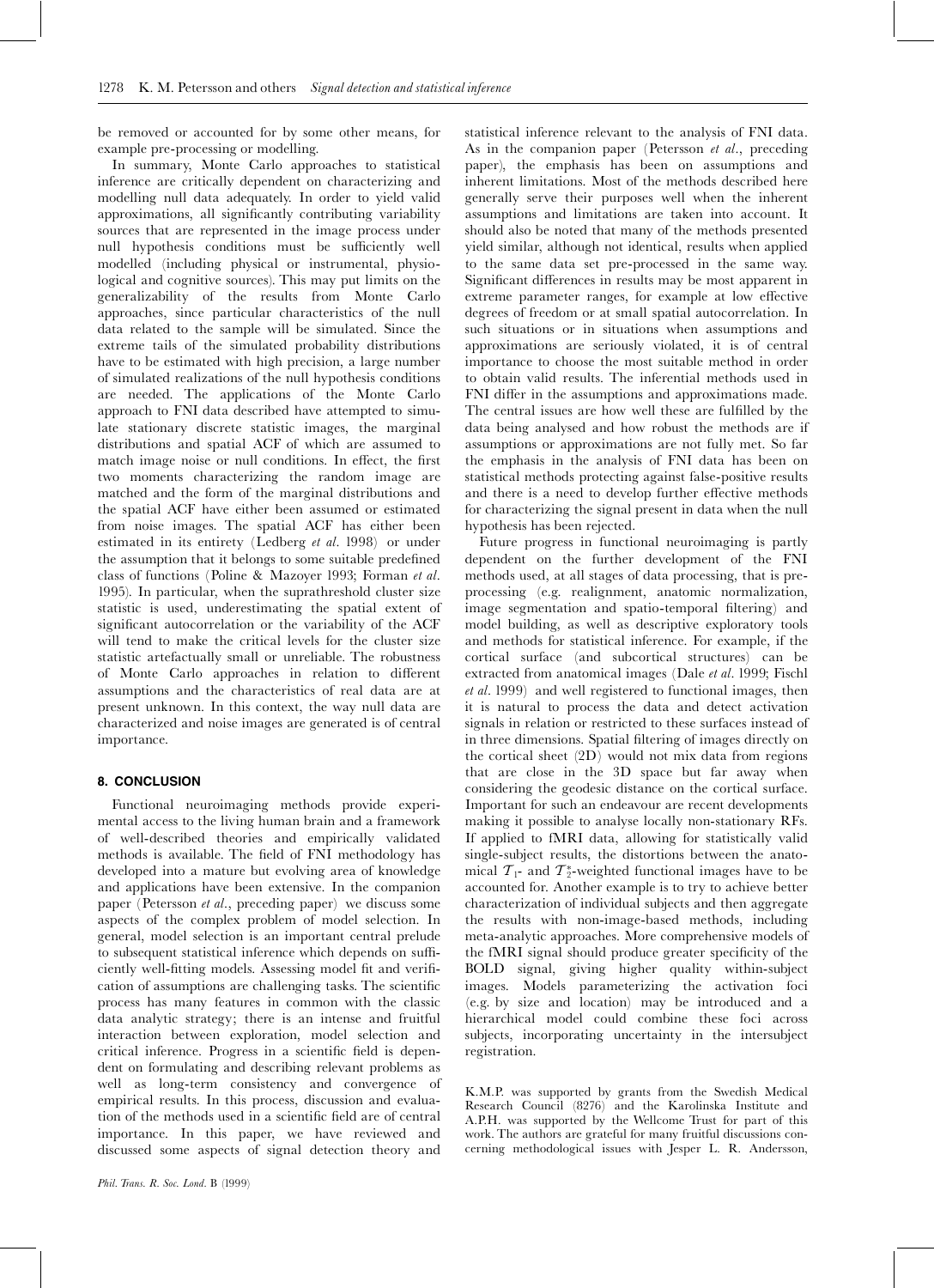Karl J. Friston, Anders Ledberg, Anthony R. McIntosh, John Ollinger and Keith Worsley.

#### **REFERENCES**

- Adler, R. J. 1981 The geometry of random fields. New York: Wiley.
- Adler, R. J. 1998 On excursion sets, tube formulae, and maxima of random fields. (Submitted.) See http://iew3.technion.ac.il:8080/Home/ Users/FIRST.phtml?show+Robert+Adler.
- Aguirre, G. K., Zarahn, E. & D'Esposito, M. 1997 Empirical analyses of BOLD fMRI statistics. II. Spatially smoothed data collected under null-hypothesis and experimental conditions. NeuroImage 5, 199-212.
- Aguirre, G. K., Zarahn, E. & D'Esposito, M. 1998 A critique of the use of the Kolmogorov-Smirnov (KS) statistic for the analysis of BOLD fMRI data. Magn. Reson. Med. 39,  $500 - 505$ .
- Andreasen, N. C., Arndt, S. A., Cizadlo, T., O'Leary, D. S., Watkins, G. L., Boles Ponto, L. L. & Hichawa, R. D. 1995 Sample size and statistical power in [O15]  $H_2^{15}O$  studies of human cognitiion. 7. Cerebr. Blood-Flow Metab. 16, 804-816.
- Andrews, H. & Hunt, B. 1977 Digital image restoration. Englewood Cliffs, NJ: Prentice Hall.
- Aschburner, J., Neelin, P., Collins, D. L., Evans, A. & Friston, K. 1997 Incorporating prior knowledge into image registration. NeuroImage 6, 344-352.
- Besag, J. 1974 Spatial interactions and statistical analysis of lattice systems. J. R. Statist. Soc. B 36, 192-236.
- Billingsley, P. 1995 Probability and measure, 3rd edn. New York: Wiley.
- Bullmore, E., Brammer, M., Williams, S. C. R., Rabe-Hesketh, S., Janot, N., David, A., Mellers, J., Howard, R. & Sham, P. 1996 Statistical methods of estimation and inference for functional MR image analysis. Magn. Reson. Med. 35, 261-277.
- Cao, J. 1999 The size of the connected components of excursion sets of  $\chi^2$ , t and F fields. Adv. Appl. Prob. (In the press.)
- Cao, J. & Worsley, K. J. 1999 The geometry of correlation fields with an application to functional connectivity of the brain. Ann. Appl. Prob. (In the press.)
- Chellapa, R. & Jain, A. 1993 Markov random fields: theory and practice. Boston, MA: Academic Press.
- Coulon, O., Bloch, I., Frouin, V. & Mangin, J.-F. 1997 Multiscale measures in linear scale-space for characterizing cerebral functional activations in 3D PET difference images. Lecture Notes Comput. Sci. 1252, 188-199.
- Crivello, F., Tzourio, N., Poline, J.-B., Woods, R. P., Maziotta, J. C. & Mazoyer, B. M. 1995 Intersubject variability in functional neuroanatomy of silent verb generation: assessment by a new activation detection algorithm based on amplitude and size information. NeuroImage 2, 253-263.
- Dale, A. M., Fischl, B. & Sereno, M. I. 1999 Cortical surfacebased analysis. I. Segmentation and surface reconstruction. NeuroImage 9, 179-194.
- Descombes, X., Kruggel, F. & Von Cramon, D. Y. 1998 fMRI signal restoration using a spatio-temporal Markov random field preserving transitions. NeuroImage 8, 340-349.
- Edgington, E. S. 1995 Randomization tests, 3rd edn (revised). New York: Marcel Dekker.
- Fischl, B., Sereno, M. I. & Dale, A. M. 1999 Cortical surfacebased analysis. II. Inflation, flattening, and a surface-based coordinate system. NeuroImage 9, 195-207.
- Fisher, R. A. 1935 The design of experiments. Edinburgh: Oliver Boyd.
- Forman, S. D., Cohen, J. D., Fitzgerald, J. D., Eddy, W. F., Mintun, M. A. & Noll, D. C. 1995 Improved assessment of significant activation in functional magnetic resonance imaging (fMRI): use of a cluster-size threshold. Magn. Reson. Med. 33, 636-647.
- Fox, P. T. & Mintun, M. A. 1989 Non-invasive functional brain mapping by change distribution analysis of averaged PET images of  $H_2^{15}O$  tissue activity. *J. Nucl. Med.* **30**, 141-149.
- Fox, P. T. & Pardo, J. V. 1991 Does intersubject variability in cortical functional organization increase with neural 'distance' from the periphery? Ciba Found. Symp. 163, 125-144.
- Fox, P. T., Mintun, M. A., Reiman, E. M. & Raichle, M. E. 1988 Enhanced detection of focal brain responses using intersubject averaging and change-distribution analysis of subtracted PET images. J. Cerebr. Blood-Flow Metab. 8, 642-653.
- Frackowiak, R. S. J., Zeki, S., Poline, J.-B. & Friston, K. J. 1996 A critique of a new analysis proposed for functional neuroimaging. Eur. J. Neurosci. 8, 2229-2231.
- Frackowiak, R. S. J., Friston, K. J., Frith, C. D., Dolan, R. J. & Mazziotta, J. C. 1997 Human brain function. San Diego: Academic Press.
- Friston, K. J., Frith, C. D., Liddle, P. F., Dolan, R. J., Lammertsma, A. A. & Frackowiak, R. S. 1990 The relationship between global and local changes in PET scans. J. Cerebr.  $B$ lood-Flow Metab.  $10, 458 - 466$ .
- Friston, K. J., Frith, C. D., Liddle, P. F. & Frackowiak, R. S. J. 1991 Comparing functional (PET) images: the assessment of significant change. J. Cerebr. Blood-Flow Metab. 11, 690-699.
- Friston, K. J., Jezzard, P. & Turner, R. 1994a Analysis of functional MRI time-series. Hum. Brain Mapp. 1, 210-220.
- Friston, K. J., Worsely, K. J., Frackowiak, R. S. J., Mazziotta, J. C. & Evans, A. C. 1994b Assessing the significance of focal activations using their spatial extent. Hum. Brain Mapp. 1.  $214 - 220$ .
- Friston, K. J., Holmes, A. P., Worsley, K. J., Poline, J.-P. & Frackowiak, R. S. J. 1995 Stastistical parametric maps in functional imaging: a general linear approach. Hum. Brain Mapp. 2. 189-210.
- Friston, K. J., Holmes, A., Poline, J.-B., Price, C. J. & Frith, C. D. 1996 Detecting activations in PET and fMRI: levels of inference and power. NeuroImage 4, 223-235.
- Gee, J. C., Le Briquer, L. & Barillot, C. 1995 Probabilistic matching of brain images. In Information processing in medical imaging (ed. Y. Bizais), pp. 113-125. Dordrecht: Kluwer Academic Publishers.
- Geman, S. & Geman, D. 1984 Stochastic relaxation, Gibbs distribution, and Bayesian restoration of images. IEEE Trans. Patt. Anal. Mach. Intell. 6, 721-741.
- Good, P. 1994 Permutation tests. New York: Springer.
- Grabowski, T. J., Frank, R. J., Brown, C. K., Damasio, H., Boles Ponto, L. L., Watkins, G. L. & Hichwa, R. D. 1996 Reliability of PET activation across statistical methods, subject groups and sample sizes. Hum. Brain Mapp. 4, 23-46.
- Grachev, I. D., Berdichevsky, D., Rauch, S. L., Heckers, S., Kennedy, D. N., Caviness, V. S. & Alpert, N. M. 1999 A. method for assessing the accuracy of intersubject registration of the human brain using anatomic landmarks. NeuroImage 9,  $250 - 268$
- Hajnal, J., Myers, R., Oatridge, A., Schwieso, J. E., Young, I. R. & Bydder, G. M. 1994 Artifacts due to stimulus correlated motion in functional imaging of the brain. Magn. Reson. Med. 31, 263-291.
- Hasnain, M. K., Fox, P. T. & Woldorff, M. G. 1998 Intersubject variability of functional areas in the human visual cortex. Hum. Brain Mapp. 6, 301-315.
- Hasofer, A. M. 1976 The mean number of maxima above high levels in Gaussian random fields. *J. Appl. Prob.* 13, 377-379.
- Hochberg, Y. & Tamhane, A. C. 1987 Multiple comparisons proce*dures.* New York: Wiley.
- Holmes, A. P. 1994 Statistical issues in functional brain mapping. PhD thesis, University of Glasgow.
- Holmes, A. P. & Ford, I. 1993 A Bayesian approach to significance testing for statistic images from PET. In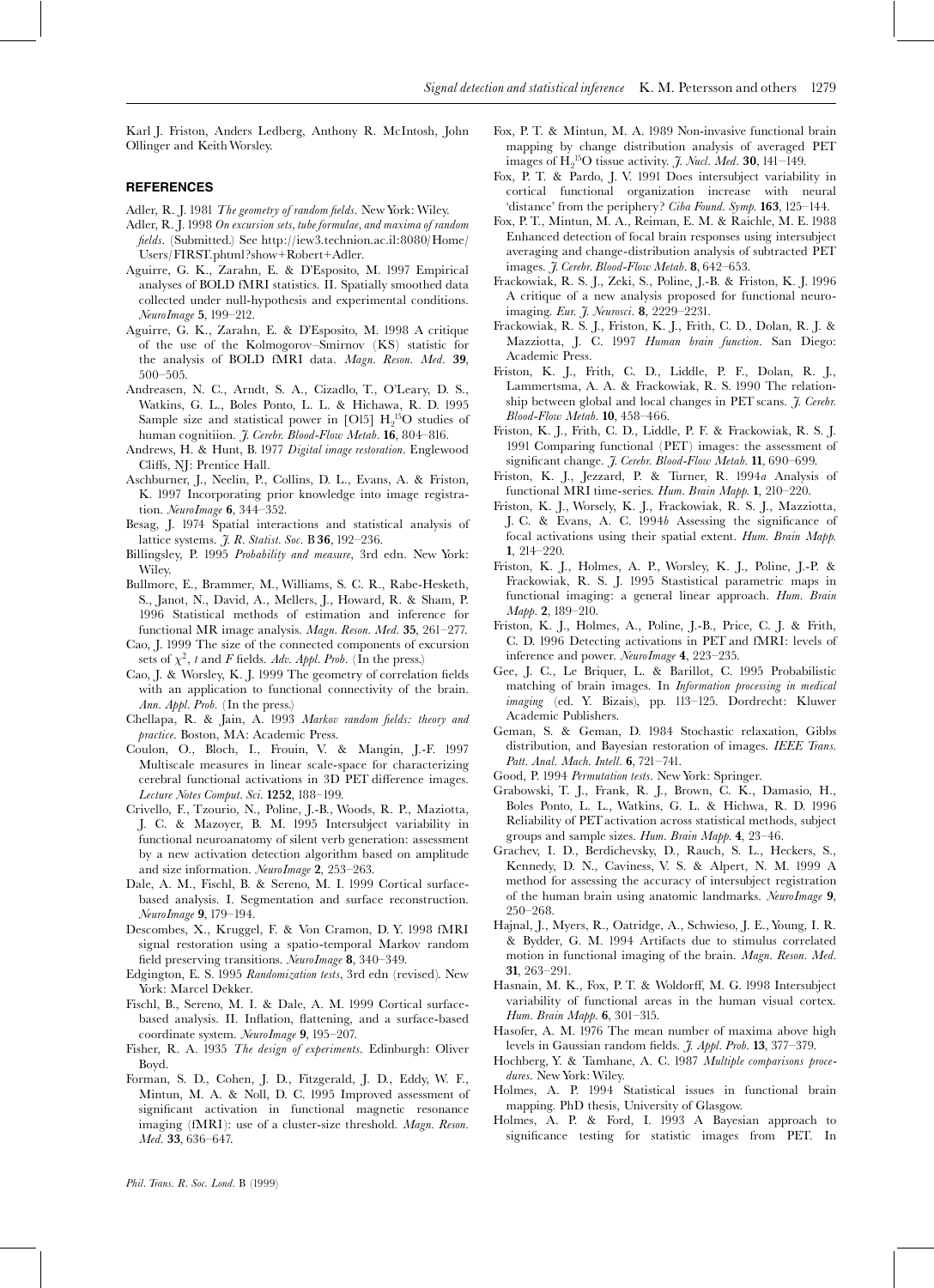Quantification of brain function: tracer kinetics and image analysis in *brain PET* (ed. K. Uemura, N. Lassen, T. Jones & I. Kanno), pp. 521-531. Amsterdam: Excerpta Medica.

- Holmes, A. P., Blair, R. C., Watson, J. D. G. & Ford, I. 1996 Nonparametric analysis of statistic images from functional mapping experiments. J. Cerebr. Blood-Flow Metab. 16, 7-22.
- Hunton, D. L., Miezin, F. M., Buckner, R. L., Van Mier, H. I., Raichle, M. E. & Petersen, S. E. 1996 An assessment of functional-anatomical variability in neuroimaging studies. Hum. Brain Mapp. 4, 122-139.
- Kirkpatrick, S., Gelatt, C. D. & Vecchi, M. P. 1983 Optimization by simulated annealing. Science 220, 671-680.
- Koenderink, J. J. 1984 The structure of images. Biol. Cybernet.  $50, 363 - 370.$
- Ledberg, A., Åkerman, S. & Roland, P. R. 1998 Estimation of the probability of 3D clusters in functional brain images NeuroImage 8, 113-128.
- Lifschitz, L. M. & Pizer, S. M. 1990 A multiresolution hierarchical approach to image segmentation based on intensity extrema. IEEE Trans. Patt. Anal. Mach. Intell. 12, 529-540.
- Liu, C., Raz, J. & Turetsky, B. 1998 An estimator and permutation test for single-trial fMRI data. In ENAR Meeting of the International Biometric Society. Pittsburgh, March 1998.
- Locascio, J. J., Jennings, P. J., Moore, C. I. & Corkin, S. 1997 Time series analysis in the time domain and resampling methods for studies of functional magnetic resonance brain imaging. Hum. Brain Mapp. 5, 168-193.
- Maitra, R. 1997 Estimating precision in functional images. J. Comput. Graph. Stat. 6, 132-142.
- Mangin, J.-F., Règis, J., Bloch, I., Frouin, V., Samson, Y. & Lûpez-Krahe, J. 1995 A Markovian random field based random graph modelling the human cortical topography. In First International Conference on Computer Vision, Virtual Reality and Robotics in Medicine (Lecture Notes in Computer Science), pp. 177-183. New York: Springer.
- Mazoyer, B. M., Tzourio, N., Poline, J.-B., Levrier, O., Petit, L., Raynaud, L. & Joliot, M. 1993 Anatomical regions of interest versus stereotactic space: a comparaison of two approaches for brain activation maps analysis. Ann. Nucl. Med. PET Brain 93
- Nichols, T. E. & Holmes, A. P. 1999 Nonparametric permutation tests for functional neuroimaging experiments: a primer with examples. (In preparation.)
- Nosko, V. P. 1969 Local structure of Gaussian random fields in the vicinity of high level shines. Soviet Math. Dokl. 10,  $1481 - 1484.$
- Petersson, K. M. 1998 Comments on a Monte Carlo approach to the analysis of functional neuroimaging data. NeuroImage 8,  $108 - 112$
- Poline, J.-B. & Mazoyer, B. J. 1991 Analysis of individual positron emission tomography activation maps by detection of high signal-to-noise-ratio pixel clusters. J. Cerebr. Blood-Flow Metab. 11 (Suppl. 2), S564.
- Poline, J.-B. & Mazoyer, B. J. 1993 Analysis of individual positron emission tomography activation maps by detection of high signal-to-noise-ratio pixel clusters. *J. Cerebr. Blood-Flow* Metab. 13, 425-437.
- Poline, J.-B. & Mazoyer, B. J. 1994a Analysis of individual positron emission tomography activation maps using hierarchical description and multi-scale detection. IEEE Trans. Med. Imaging 13, 702-710.
- Poline, J.-B. & Mazoyer, B. J. 1994b Cluster analysis of individual functional brain images: some new techniques to enhance the sensitivity of activation detection methods. Hum. Brain Mapp. 2, 103-111.
- Poline, J.-B. & Mazoyer, B. J. 1994 $\epsilon$  Enhanced detection in brain activation maps using a multifiltering approach.  $\tilde{J}$ . Cerebr. Blood-Flow Metab. 14, 639-642.
- Poline, J.-B., Worsley, K. J., Holmes, A. P., Frackowiak, R. S. & Friston, K. J. 1995 Estimating smoothness in statistical parametric maps: variability of  $p$  values.  $\tilde{J}$ . Comput. Assist. Tomogr. 19, 788-796.
- Poline, J.-B., Vandenberghe, R., Holmes, A. P., Friston, K. J. & Frackowiak, R. S. J. 1996 Reproducibility of PET activation studies: lessons from a multi-center European experiment. NeuroImage 4, 34-54.
- Poline, J.-B., Worsley, K. J., Evans, A. C. & Friston, K. J. 1997 Combining spatial extent and peak intensity to test for activations in functional imaging. NeuroImage 5, 83-96.
- Poline, J.-B., Van de Moortele, P.-F., Paradis, A.-L., Frouin, V. & LeBihan, D. 1998 Analyses of model responses and residuals in an event related functional MRI experiment using multivariate techniques. NeuroImage 7, S762.
- Purdon, P. L. & Weisskoff, R. M. 1998 Effect of temporal autocorrelation due to physiological noise stimulus paradigm on voxel-level false-positive rates in fMRI. Hum. Brain Mapp. 6, 239-249.
- Ramsey, N. F., Kirby, B. S., Gelderen, P. V., Berman, K. F., Duyn, J. H., Frank, J. A., Mattay, V. S., Van Horn, J. D., Esposito, E., Moonen, C. T. W. & Weinberger, D. R. 1996 Functional mapping of human sensorimotor cortex with BOLD fMRI correlates highly with  $H_2^{15}O$  PET rCBF.  $\tilde{J}$ . Cerebr. Blood-Flow Metab. 16, 755-764.
- Rangarajan, A. & Chellappa, R. 1995 Markov random field models in image processing. In The handbook of brain theory and neural networks (ed. M. A. Arbib), pp. 564-567. Cambridge, MA: MIT Press.
- Regis, J., Mangin, J. F., Frouin, V., Sastre, F., Peragut, J. C. & Samson, Y. 1995 Generic model for the localisation of the cerebral cortex and preoperative multimodal integration in epilepsy surgery. Stereotact. Funct. Neurosurg. 65, 72-80.
- Roland, P. E. & Gulyas, B. 1996 Assumptions and validations of statistical tests for functional neuroimaging. Eur.  $\tilde{f}$ . Neurosci. 8, 2232-2235.
- Roland, P. E., Levin, B., Kawashima, R. & Åkerman, S. 1993 Three-dimensional analysis of clustered voxels in 15-Obutanol brain activation images. Hum. Brain Mapp. 1, 3-19.
- Rosenfeld, A. & Kak, A. C. 1982 Digital picture processing. Orlando, FL: Academic Press.
- Senda, M., Ishii, K., Oda, K., Sadato, N., Kawashima, R., Sugiura, M., Kanno, I., Ardekani, B., Minoshima, S. & Tatsumi, I. 1998 Influence of ANOVA design and anatomical standardization on statistical mapping for PET activation.  $NeuroImage$  8, 283-301.
- Siegmund, D. O. & Worsley, K. J. 1995 Testing for a signal with unknown location and scale in a stationary Gaussian random field. Ann. Stat. 23, 608-639.
- Strother, S. C., Lange, N., Anderson, J. R., Schaper, K. A., Rehm, K., Hansen, L. K. & Rottenberg, D. A. 1997 Activation pattern reproducibility: measuring the effect of group size and data analysis models. Hum. Brain Mapp. 5, 312-316.
- Taylor, S. F., Minoshima, S. & Koeppe, R. A. 1993 Letter to the editor: instability of localization of cerebral blood flow activation foci with parametric maps. J. Cerebr. Blood-Flow Metab. 13, 1040-1041.
- Ter Haar Romeny, B. M., Florack, L. M. J., Koenderink, J. J. & Viergever, M. A. 1991 Scale space: its natural operators and differential invariants. In Information processing and medical imaging (ed. A. C. F. Colchester & D. J. Hawkes), pp. 238-255. Berlin: Springer.
- Tikhonov, A. N. & Arsenin, V. Y. 1977 Solutions to ill-posed problems. Washington, DC: Winston & Sons.
- Van Horn, J. D., Ellmore, T. M., Esposito, G. & Berman, K. F. 1998 Mapping voxel-based statistical power on parametric images. NeuroImage 7, 97-107.
- Vapnik, V. N. 1998 Statistical learning theory. New York: Wiley.